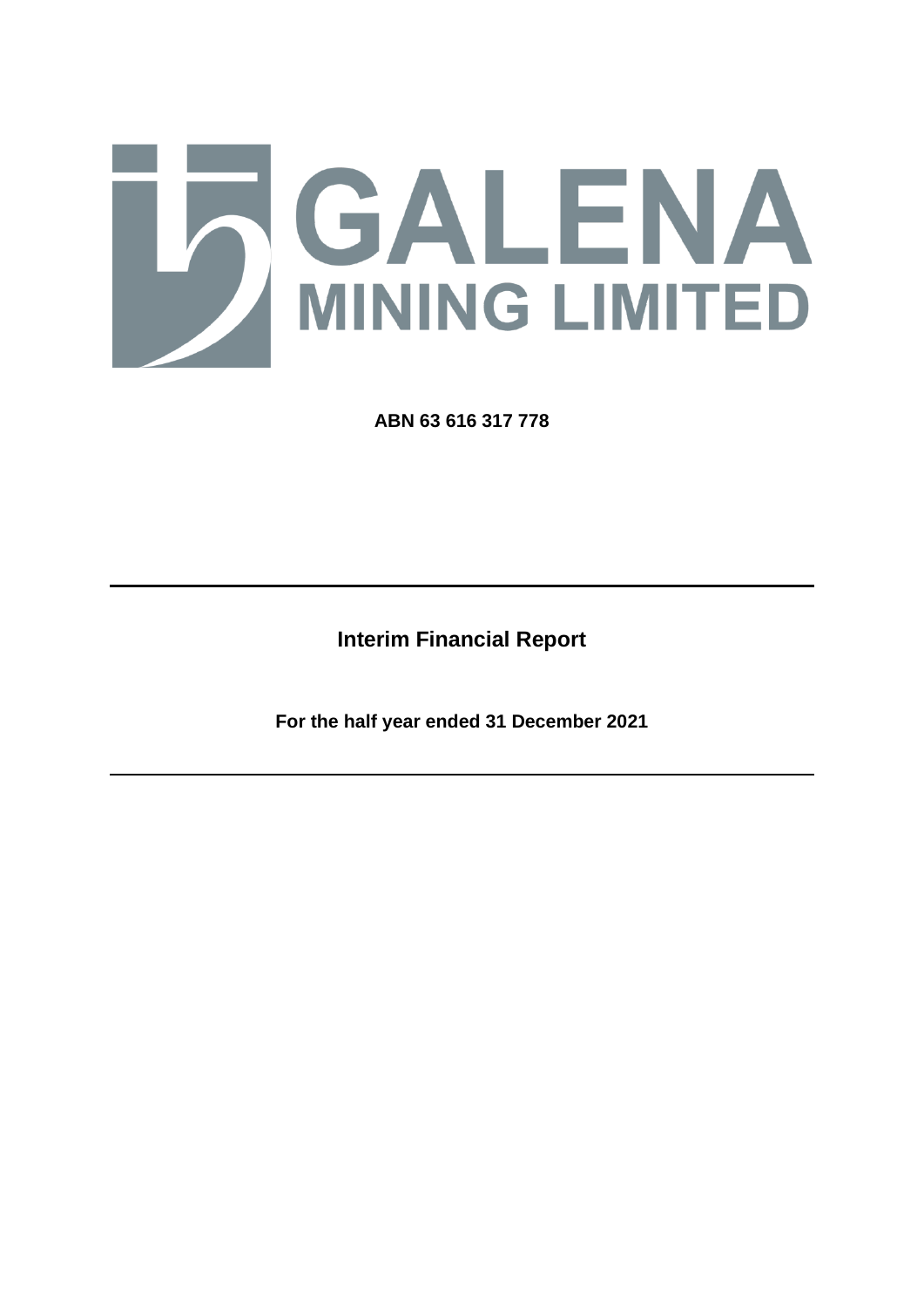## *TABLE OF CONTENTS – FINANCIAL REPORT FOR THE HALF YEAR ENDED 31 DECEMBER 2021*

| <b>CORPORATE DIRECTORY</b>                                              | $\overline{2}$  |
|-------------------------------------------------------------------------|-----------------|
| DIRECTORS' REPORT                                                       | 3               |
| AUDITOR'S INDEPENDENCE DECLARATION                                      | 9               |
| CONSOLIDATED STATEMENT OF PROFIT OR LOSS AND OTHER COMPREHENSIVE INCOME | 10              |
| CONSOLIDATED STATEMENT OF FINANCIAL POSITION                            | 11              |
| CONSOLIDATED STATEMENT OF CHANGES IN EQUITY                             | 12 <sup>2</sup> |
| CONSOLIDATED STATEMENT OF CASH FLOWS                                    | 13              |
| NOTES TO THE CONSOLIDATED FINANCIAL STATEMENTS                          | 14              |
| DIRECTORS' DECLARATION                                                  | 25              |
| INDEPENDENT AUDITOR'S REVIEW REPORT                                     | 26              |

The financial report covers the Group consisting of Galena Mining Limited and its controlled entities.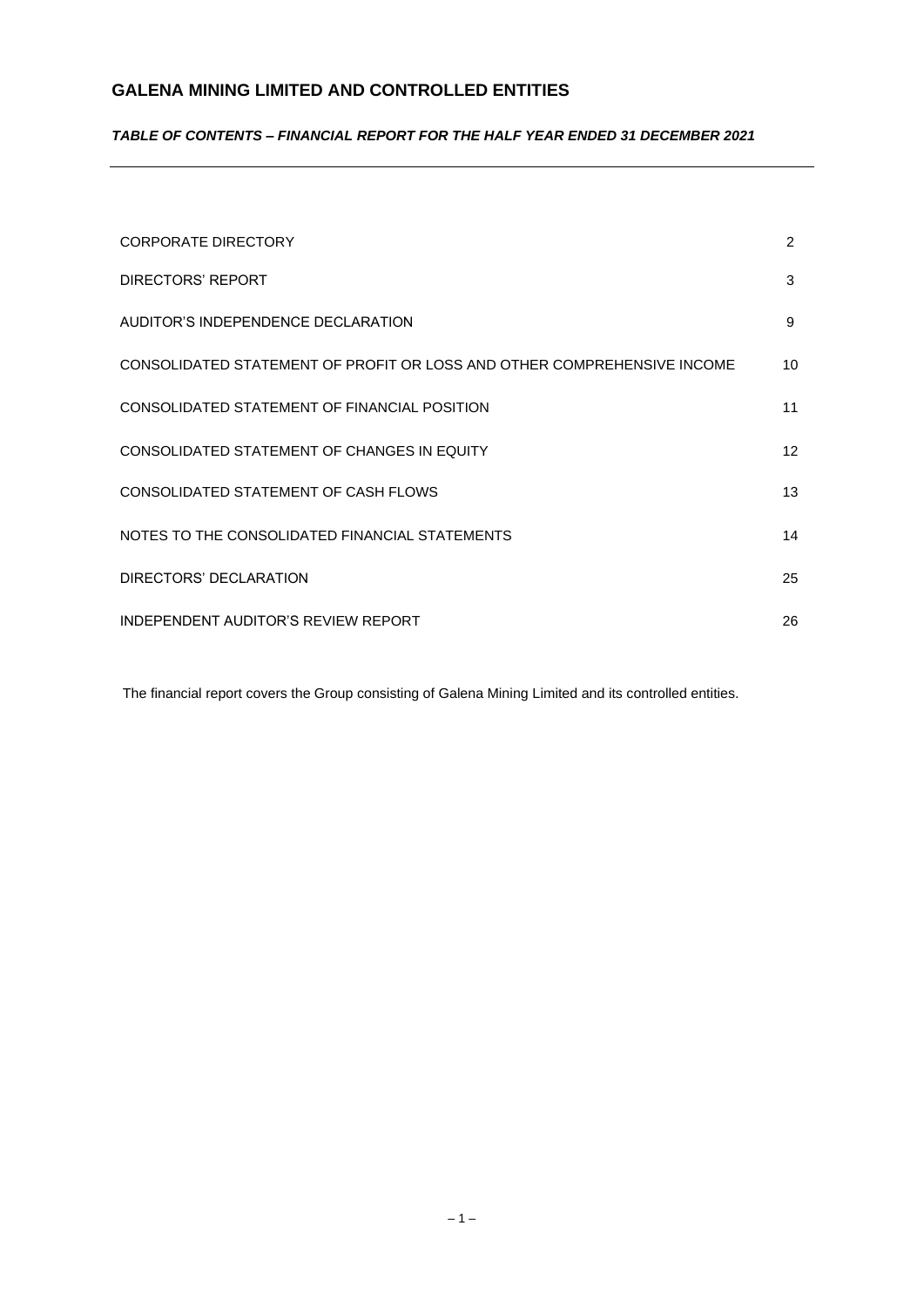## *CORPORATE DIRECTORY*

| <b>DIRECTORS</b>                                       | Mr Adrian Byass<br>Non-Executive Chairman                                                |
|--------------------------------------------------------|------------------------------------------------------------------------------------------|
|                                                        | Mr Anthony James<br>Managing Director / Chief Executive Officer                          |
|                                                        | Mr Alexander Molyneux<br><b>Executive Director</b>                                       |
|                                                        | Mr Stewart Howe<br>Non-Executive Director                                                |
|                                                        | Mr Jonathan Downes (resigned 29 October 2021)<br>Non-Executive Director                  |
|                                                        | Mr Neville Gardiner (appointed 20 October 2021)<br>Non-Executive Director                |
| <b>COMPANY SECRETARY</b>                               | Mr Stephen Brockhurst                                                                    |
| <b>REGISTERED OFFICE</b>                               | Level 11, 216 St Georges Terrace<br>Perth WA 6000                                        |
| <b>CORPORATE OFFICE</b>                                | Level 2, 1100 Hay Street<br>West Perth WA 6005                                           |
| <b>POSTAL ADDRESS</b>                                  | PO Box 297<br>West Perth WA 6872                                                         |
| <b>WEB SITE</b>                                        | www.galenamining.com.au                                                                  |
| <b>SHARE REGISTRY</b>                                  | Automic Pty Ltd<br>Level 5, 191 St Georges Terrace<br>Perth WA 6000                      |
| <b>AUDITORS</b>                                        | <b>PKF Perth</b><br>Level 5, 35 Havelock Street<br>West Perth WA 6005                    |
| <b>LEGAL ADVISORS</b>                                  | King & Wood Mallesons<br>Level 30, QV1 Building, 250 St Georges Terrace<br>Perth WA 6000 |
| <b>STOCK EXCHANGE LISTING</b>                          | ASX Code: G1A                                                                            |
| <b>COUNTRY OF INCORPORATION AND</b><br><b>DOMICILE</b> | Australia                                                                                |

\_\_\_\_\_\_\_\_\_\_\_\_\_\_\_\_\_\_\_\_\_\_\_\_\_\_\_\_\_\_\_\_\_\_\_\_\_\_\_\_\_\_\_\_\_\_\_\_\_\_\_\_\_\_\_\_\_\_\_\_\_\_\_\_\_\_\_\_\_\_\_\_\_\_\_\_\_\_\_\_\_\_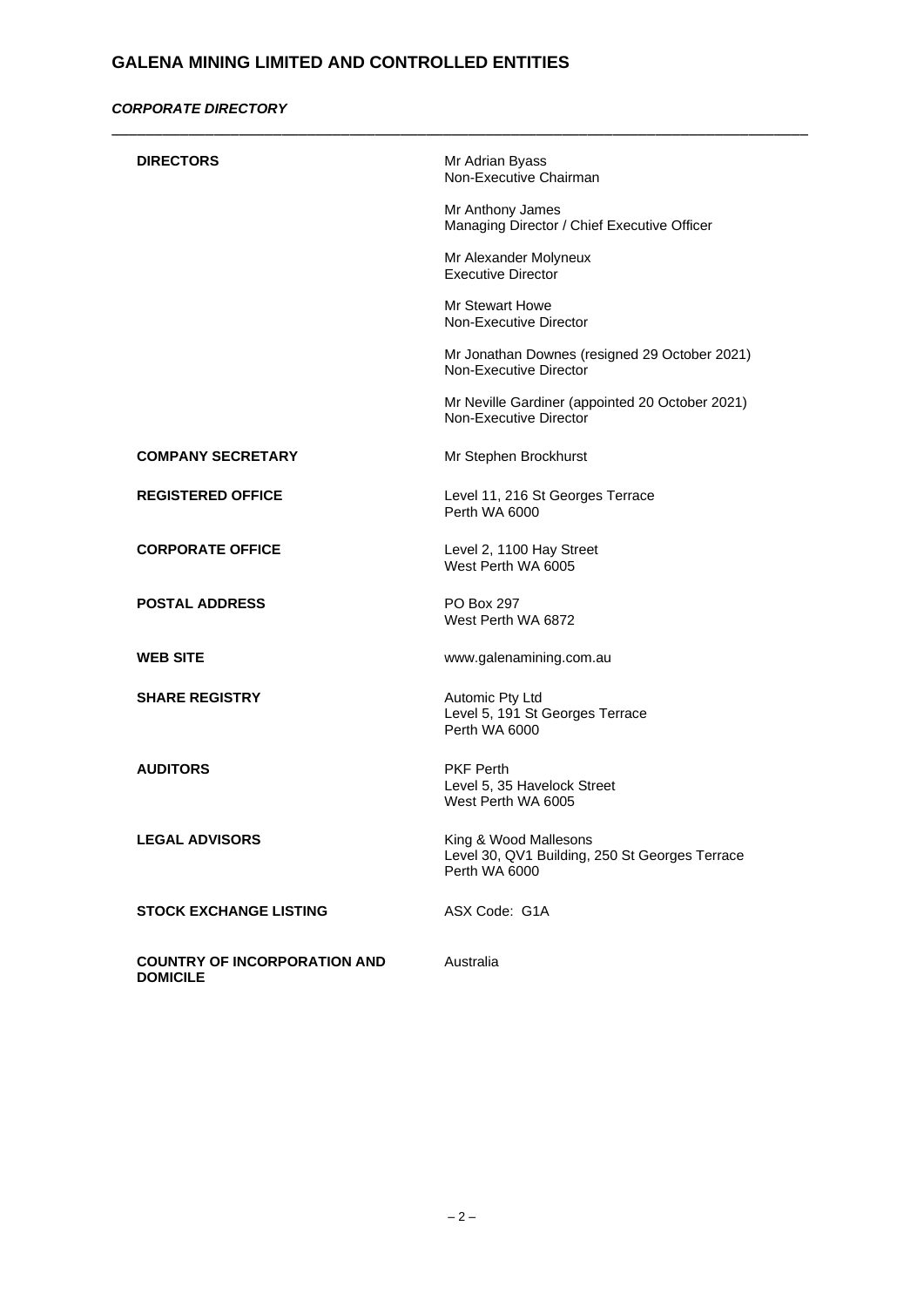## *DIRECTOR'S REPORT FOR THE HALF YEAR ENDED 31 DECEMBER 2021*

Your directors present the following report on Galena Mining Limited (the "Company" or "Galena") and its controlled entities, including Abra Mining Pty Ltd ("AMPL") (together referred to hereafter as the "Group"), for the period ended 31 December 2021.

### **DIRECTORS**

The names of directors in office at any time during or since the end of the period are:

| Adrian Byass        | Non-Executive Chairman                             |
|---------------------|----------------------------------------------------|
| Anthony James       | Managing Director / Chief Executive Officer        |
| Alexander Molyneux  | <b>Executive Director</b>                          |
| <b>Stewart Howe</b> | Non-Executive Director                             |
| Johnathan Downes    | Non-Executive Director (resigned 29 October 2021)  |
| Neville Gardiner    | Non-Executive Director (appointed 20 October 2021) |

Unless noted above, all directors have been in office since the start of the financial period to the date of this report.

### **COMPANY SECRETARY**

Stephen Brockhurst held office as Company Secretary since the start of the financial period until the date of this report.

### **PRINCIPAL ACTIVITIES**

Since listing on the ASX on 7 September 2017 the Company has continued to focus on exploration and development works at the Abra Base Metals Mine ("Abra" or the "Project"), together with early-stage exploration works at other mineral prospects within the Group's portfolio.

#### **OPERATING RESULTS**

The Group incurred a loss for the period ended 31 December 2021 of \$2,605,625 (31 December 2020: \$1,255,296 loss) and net cash outflows of \$36,718,743 (31 December 2020: \$24,813,569 inflows).

### **FINANCIAL POSITION**

At 31 December 2021, the Group had a net working capital surplus of \$35,989,222 (30 June 2021: \$93,298,155), including cash and cash equivalents of \$59,476,819 (30 June 2021: \$96,195,562).

#### **REVIEW OF OPERATIONS**

#### **Highlights**

- **Abra 39% complete at 31 December 2021**
- **Underground mining contractor (Byrnecut) commenced in early October, with 440m of underground development achieved by 31 December 2021**
- **EPC contractor (GR Engineering) commenced on-site processing plant construction in early November 2021**
- **New 1.8km Abra aerodrome construction was completed in December 2021 and operational from early January 2022**
- **Mr Neville Gardiner appointed to the board**
- **Cash balance of A\$59.5 million at 31 December 2021**
- **Exploration at Jillawarra project conducted during the half year**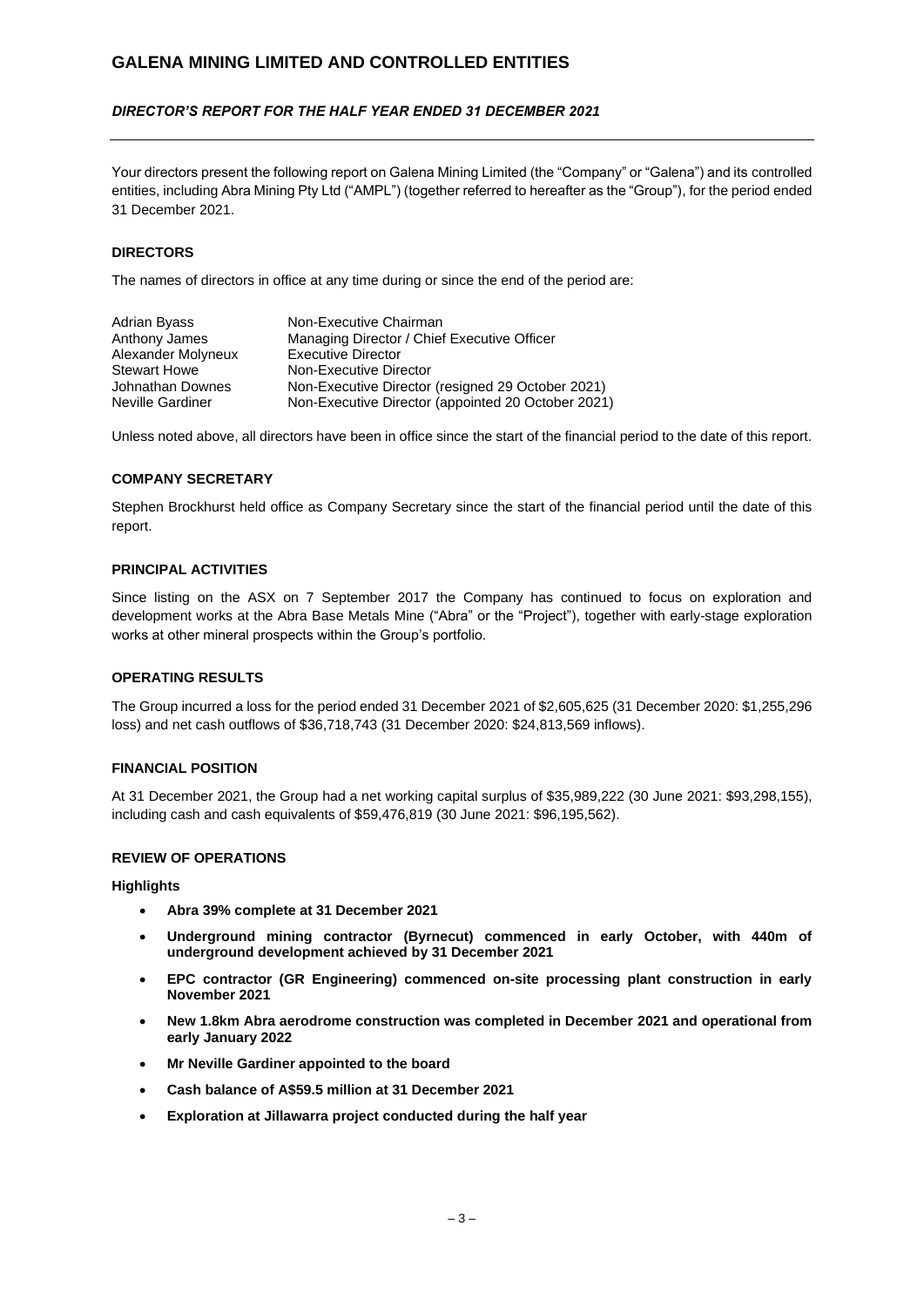### *DIRECTOR'S REPORT FOR THE HALF YEAR ENDED 31 DECEMBER 2021*

#### **Abra Base Metals Mine (60% Galena owned)**

Abra comprises a granted Mining Lease, M52/0776 and is surrounded by the Exploration Licence E52/1455, together with several co-located General Purpose and Miscellaneous Leases. The Project is 100% owned by AMPL, which as at 31 December 2021 was 60% owned by Galena, with the remainder owned by Toho (pursuant to an Investment Agreement and Shareholders Agreement with Toho).

Abra is well located with the availability of key infrastructure and close access to water, public roads, existing mining operations and the towns of Meekatharra and Newman. Lead-silver concentrate will be transported by road to the port of Geraldton in the mid-west of Western Australia. Abra has received all the major approvals required for construction, mining and production. First production of its high-value, high-grade lead-silver concentrate is currently scheduled for the first quarter of 2023 calendar-year.

#### *Project construction / development*

During the half year, Abra construction works continued, substantially increasing the construction works as the half year progressed. At 31 December 2021 Abra was 39% complete.

Abra construction works conducted during the half year were comprised of contractor mobilisation, geotechnical drilling, site civil and earthworks, underground development, processing plant construction and ongoing front-end engineering design and procurement.

- **Geotechnical drilling** In July 2021, five drill-holes were completed for geotechnical assessment of the proposed raise bore locations for future underground ventilation requirements. In September 2021, a diamond drill hole was completed from the portal location down the axis of the first 250 metres of proposed decline development, geotechnical information from that hole is being used to provide detailed information regarding expected ground conditions during initial decline development phase.
- **Procurement of plant long lead-time items** In August 2021, the Company announced placement of significant orders for A\$9 million of long lead-time items including the ball mill (CITIC HIC 2.5Mw 5.0m x 5.6m) and concentrate filter (Ishigaki fully automated horizontal batch pressure filter). An additional A\$3 million of plant long lead-time procurement commitments were made, including crushers and flotation cells.
- **Underground Mining** On 5 October 2021 the mining contractor for Abra, Byrnecut Australia Pty Ltd ("Byrnecut") commenced operations associated with the development of the underground mine. During the half year, underground development progressed ahead of schedule and successfully passed through the upper weathered and transitional rock zones into fresh rock. At 31 December 2021, underground development had reached 440 metres (i.e., approximately 29% complete for the pre-production phase of the project).
- **Processing plant and associated infrastructure works**  On 5 November 2021, the Company announced that GR Engineering Services Ltd. ("GR Engineering"), the engineering, procurement, and construction ("EPC") contractor for Abra's processing plant had commenced on-site construction works with the installation of footings and concrete works ongoing. By 31 December 2021, the EPC contract was approximately 38% complete (based on earned value). Final design and drafting is 78% complete and procurement activities, which continued to be advanced ahead of schedule as much as possible, were approximately 54% complete. Actual on-site construction was approximately 7% complete and is expected to accelerate rapidly in the first few months of 2022.
- **Aerodrome and flight services** Construction was completed of Abra's new 1.8-kilometre aerodrome on 12 December 2021, which provides significantly improved site access and logistical capacity for the life of the Project, with the ability to land and handle small jets and turboprop aircraft with capacity of more than 70 seats. AMPL entered an air charter services contract with Cobham Aviation Services Australia Pty Ltd ("Cobham") and commenced regular air services between Perth and Abra utilising Cobham's modern 76-seat Q400 aircraft and Perth terminal facilities.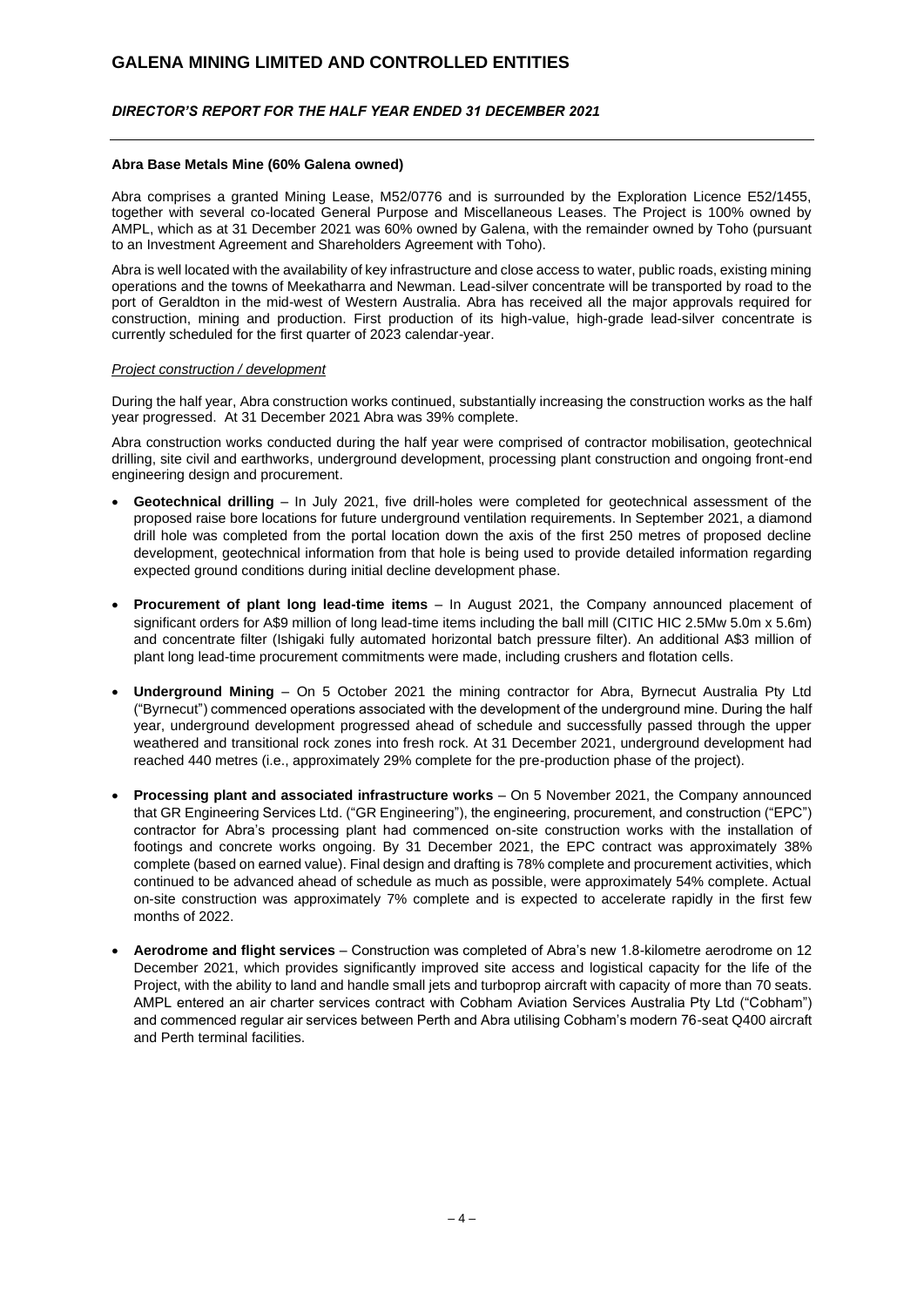## *DIRECTOR'S REPORT FOR THE HALF YEAR ENDED 31 DECEMBER 2021*

#### *Safety and environment*

During the half year to 31 December 2021, 124,444 employee and contractor work hours were recorded at Abra. During this time Abra had two Restricted Work Injuries. The first injury occurred in October 2021, involving an underground employee receiving an eye injury and the second occurred in November 2021 when a surface construction worker fractured his wrist falling from a safety step. Both employees have recovered and returned to normal work duties. Each incident and follow up actions have been completed, and both incidents were investigated.

No environmental reportable incidences or exceedances were recorded during the half year.

#### *Commercial initiatives in support of Abra development – project financing debt*

On 12 November 2020, Galena finalised US\$110 million in debt facilities arranged by Taurus Funds Management. The facilities include a US\$100 million Project Finance Facility plus a US\$10 million Cost Overrun Facility.

The Project Finance Facility consists of a US\$100 million, 69-month term loan primarily to fund capital expenditures for the development of Abra. Key terms include:

- Fixed interest of 8.0% per annum on drawn amounts, payable quarterly in arrears.
- Arrangement fee of 2.5% (already paid) and commitment fee of 2.0% on undrawn amounts.
- 1.125% net smelter return royalty.
- No mandatory hedging.
- Early repayment allowed without penalty.

The Cost Overrun Facility consists of a US\$10 million loan to finance identified cost overruns on the Project in capital expenditure and working capital. Fixed interest of 10.0% per annum will apply to amounts drawn under the Cost Overrun Facility.

As at 31 December 2021, AMPL had drawn (and received) US\$30 million under the Project Finance Facility, leaving US\$80 million available to be drawn under remaining facilities.

The Taurus Debt Facilities are secured against Abra's assets and over the shares that each of Galena and Toho own in AMPL, and additional drawdowns remain subject to satisfaction of customary conditions precedent.

#### *Near-Project exploration*

During the half year, the interpretation of the downhole electromagnetic survey completed along the diamond drillhole AB195 at Abra Deposit was concluded with several conductive plates identified north and south of the surveyed drill-hole. These plates have been identified as potential exploration drill targets.

The Company also announced the identification and ranking of the top six priority exploration targets within the Abra joint venture outside of the Abra Base Metals Mine footprint. The targets are identified as Genie, Jasmine, Lamplight, Sultan, Ale, and Bazaar.

Preparations were made to drill an exploration hole at the Jasmine Prospect, approximately 1.5 kilometres northeast of Abra. Drilling will target a coincidental magnetic, gravity and electromagnetic anomaly and the potential extension of the lead and silver mineralisation previously defined at Jasmine in drill-hole AB14A.

Genie and Jasmine Prospects have had minimum drilling completed to test the targets and both have shown similar stratigraphic sequence, alteration, and mineralisation as for Abra. Both targets are within a three-kilometre radius of the Abra mine site.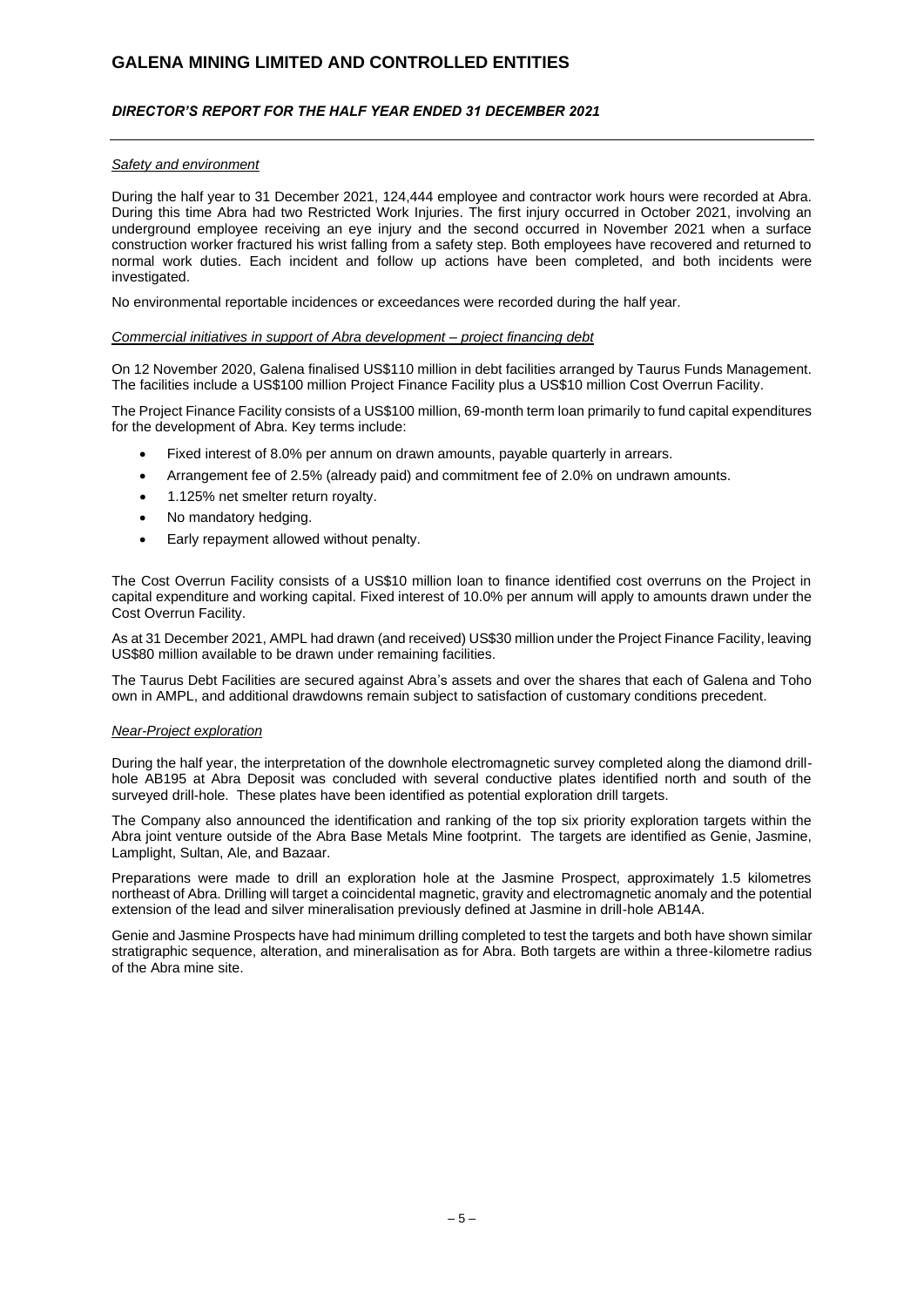### *DIRECTOR'S REPORT FOR THE HALF YEAR ENDED 31 DECEMBER 2021*

#### **Non-Abra prospects (100% Galena owned)**

Galena's non-Abra prospects consist of Woodlands, Manganese Range, Quartzite Well and Copper Chert, which comprise more than 60 kilometres of continuous strike directly to the west of Abra and reside within five granted Exploration Licences, being: E52/1413; E52/3575; E52/3581; E52/3630; and E52/3823.

The Company announced the conclusion of the target review and ranking of Jillawarra Project with the definition of seven high-priority targets: JHP31, 46-40, TP, Copper Chert, QWMR, Coolina and Fencers prospects.

During the half year, the Company completed a reconnaissance diamond drilling program targeting three of its targets within the Woodlands Complex associated with the Jillawarra Project area. No significant mineralisation was found in the holes whilst the stratigraphic and geological understanding of the region continues to provide significant encouragement for ongoing significant discoveries.

All the diamond drillhole samples for the 2021 drilling program have now been submitted to the lab in Perth for multi-element analysis. All the assays are still pending.

Despite no massive and high-grade mineralisation identified within these drillholes, the drilling results are encouraging with base metal mineralisation identified in all the drillholes including the new mineral prospect, Boulder Prospect.

#### **Impact of COVID-19**

Abra is a fly-in-fly-out ("FIFO") site in the Gascoyne Region of Western Australia, with flights to site originating from Perth Airport. Several measures have been implemented to protect employees and contractors working on the Project, in line with recommended Government guidelines and procedures.

Changes in Government guidelines and / or general business operability because of the ongoing COVID-19 pandemic have the potential to impact Abra and the Company. Such impacts could include (but are not limited to) delays to Project development initiatives and / or the incurring of extra costs.

The boards of both Galena and AMPL continue to monitor the evolving COVID-19 situation and how it might impact the Company's operations and strategy.

#### **Corporate**

## *Appointment of Mr Neville Gardiner to the Board and retirement of Mr Jonathan Downes*

During the Quarter, Mr Neville Gardiner was appointed to the board as a Non-Executive Director. He replaced the retiring Non-Executive Director, Mr Jonathan Downes who was a founding director of the Company.

Mr Gardiner brings a wealth of experience with over 30 years' advising boards and company management on general management, mergers and acquisitions, equity and debt capital markets, transaction structuring, capital allocation and complex commercial arrangements. His career achievements include senior executive leadership roles in Deloitte, Torridon Partners, Bank of America Merrill Lynch, and Macquarie Bank. Mr Gardiner's experience and knowledge base associated with the mining and resources sector in Australia will be extremely beneficial to the ongoing management, direction, and growth of the Company.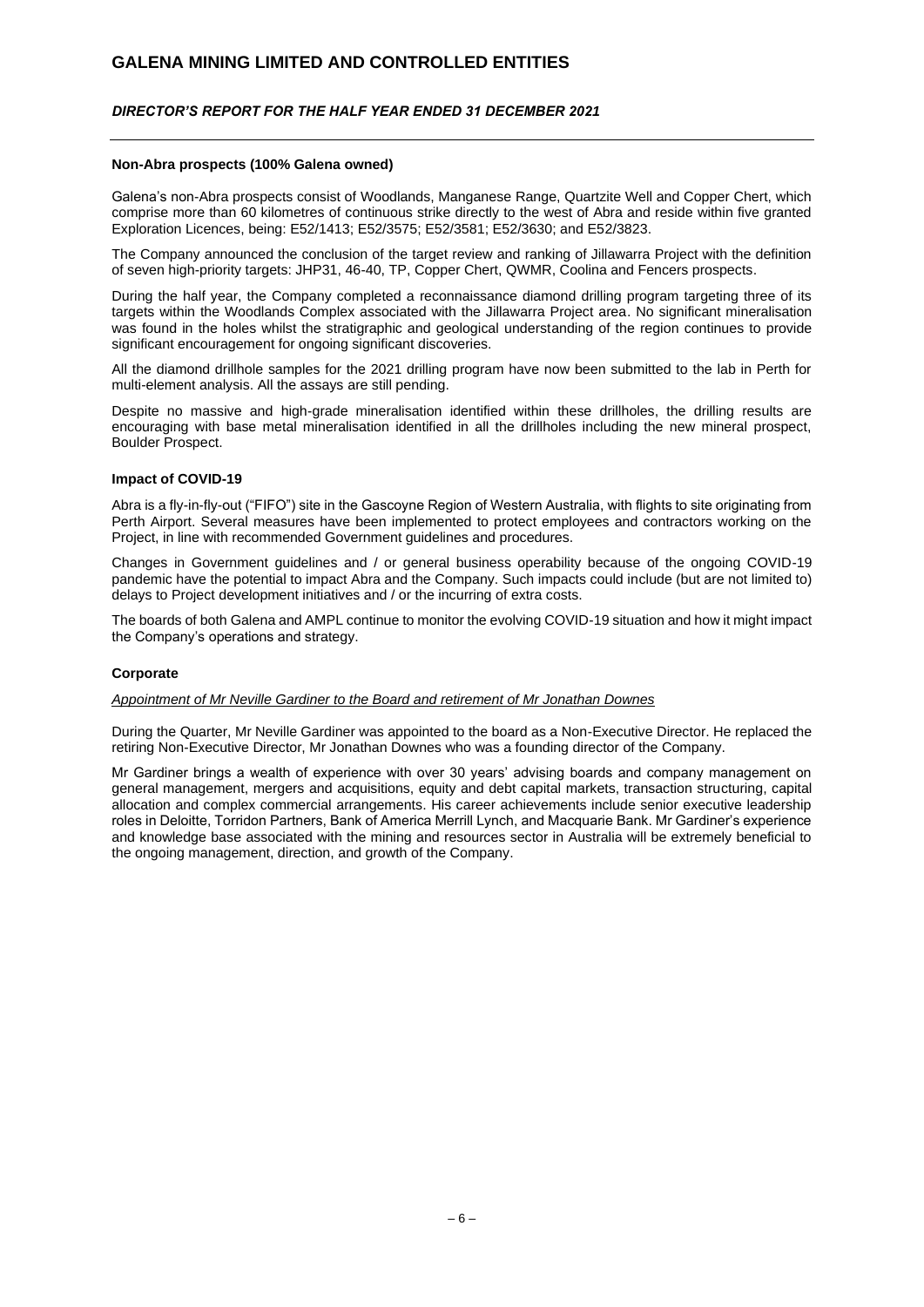## *DIRECTOR'S REPORT FOR THE HALF YEAR ENDED 31 DECEMBER 2021*

### **Outlook**

Company activities are centred around full construction of the Abra Base Metals Mine to achieve first production in the first quarter of 2023 calendar year.

Upcoming value adding Abra and corporate milestone workstreams include:

- Completion of all site bulk earthworks except for the Tailings Storage facility ("TSF"). The TSF has been deliberately delayed to complete an engineering review and revise the stage 1 design and work program for that facility. The delay will enable the construction of the facility to be carried out in the cooler months of the year and more importantly enable wall building material to maximise the use of underground waste currently being produced from the underground development.
- Commencement of the construction of the liquid natural gas solar 10MW power station.
- Finalisation of the detailed engineering for the processing plant and ongoing key procurement to achieve key construction milestones. Increase in steel installation activities and the completion of key offshore items such as crushers and thickeners.
- Continuing underground development targeting the completion of a further 675m during the March Quarter of 2022. During the next quarter it is planned to also complete the first 2, 4.5m raise bore holes from the surface down to underground development in preparation for ongoing underground ventilation requirements. Raise drilling is expected to commence in February 2022.
- Finalisation of the non-processing infrastructure requirements to enable completion of those works in line with site requirements and budget expectations. This work includes mine change house facility, site laboratory requirements and core processing facilities.
- Commence detailed operations preparedness planning for production and ramp-up stage. Exploration drilling at the Jasmine target, approximately 1.5km from Abra.

### **CORPORATE**

As at the date of this report, the following shares and options were on issue:

- 476,405,353 fully paid ordinary shares on issue;
- 1,250,000 options exercisable at \$0.50 on or before 26 March 2023;
- 1,250,000 options exercisable at \$0.60 on or before 26 March 2023;
- 1,250,000 options exercisable at \$0.50 on or before 17 April 2023;
- 1,250,000 options exercisable at \$0.60 on or before 17 April 2023;
- 9,000,000 performance rights exercisable on or before 9 November 2023;
- 2,000,000 performance rights exercisable on or before 13 August 2024;
- 1,145,000 share appreciation rights exercisable at \$0.17 on or before 21 January 2024; and
- 1,400,000 share appreciation rights exercisable at \$0.24 on or before 1 September 2025.

#### **CHANGES IN STATE OF AFFAIRS**

In the opinion of the directors, there were no other significant changes in the state of affairs of the Company that occurred during the period under review not otherwise disclosed in this report or in the financial report**.**

### **SIGNIFICANT EVENTS AFTER THE REPORTING PERIOD**

On 12 January 2022, AMPL completed a placement of A\$5 million and issued 6,083,233 new shares to its parent company, Galena and 4,055,489 new shares to Toho's wholly-owned subsidiary, CBHWA.

On 1 February 2022, the Company announced that AMPL had received US\$35 million following completion of the second drawdown of the Taurus Debt Facilities.

The impact of the Coronavirus (COVID-19) pandemic is ongoing and while it has not significantly impacted the Company up to 31 December 2021, it is not practicable to estimate the potential impact, positive or negative, after the reporting date. The situation is rapidly developing and is dependent on measures imposed by the Australian Government and other countries, such as maintaining social distancing requirements, quarantine, travel restrictions and any economic stimulus that may be provided.

No other matter or circumstance has arisen since the end of period which significantly affected or may significantly affect the operations of the Group, the results of those operations, or the state of affairs of the Group in future financial periods.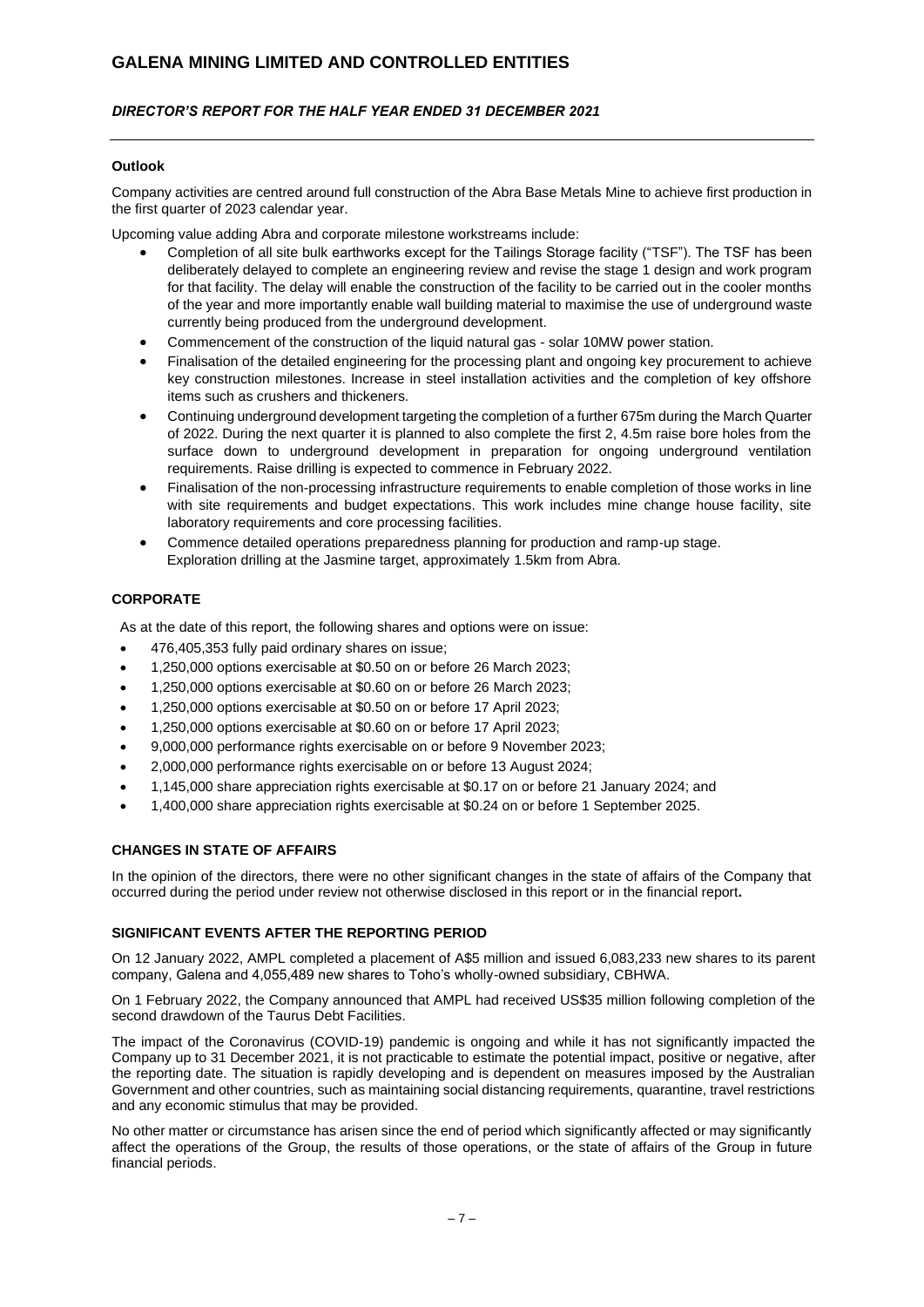## *DIRECTOR'S REPORT FOR THE HALF YEAR ENDED 31 DECEMBER 2021*

### **AUDITOR'S INDEPENDENCE DECLARATION**

Section 307C of the Corporations Act 2001 requires our auditors, PKF Perth, to provide the Directors of the Company with an Independence Declaration in relation to the audit of the financial report. This Independence Declaration is set out on page 9 and forms part of this Directors' Report for the period ended 31 December 2021.

This report is signed in accordance with a resolution of the Board of Directors.

**\_\_\_\_\_\_\_\_\_\_\_\_\_\_\_\_\_\_**

Adrian Byass Chairman

Dated this 23rd day of February 2022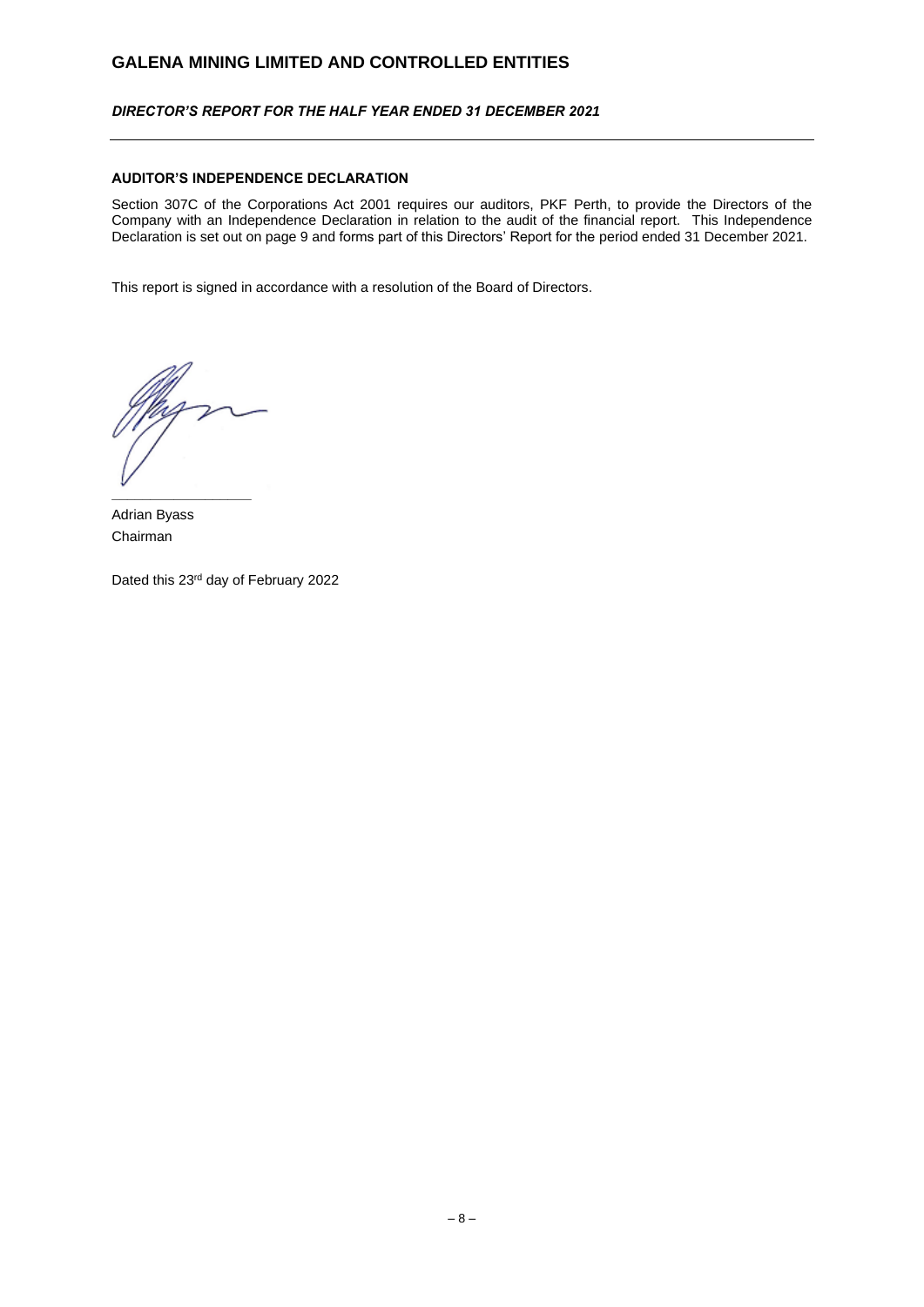

# AUDITOR'S INDEPENDENCE DECLARATION

# TO THE DIRECTORS OF GALENA MINING LIMITED

In relation to our review of the financial report of Galena Mining Limited for the half year ended 31 December 2021, to the best of my knowledge and belief, there have been no contraventions of the auditor independence requirements of the Corporations Act 2001 or any applicable code of professional conduct.

PKF Perth

PKF PERTH

**SHANE CROSS** PARTNER

23 FEBRUARY 2022, WEST PERTH, WESTERN AUSTRALIA

Level 4, 35 Havelock Street, West Perth, WA 6005 PO Box 609, West Perth, WA 6872 T: +61 8 9426 8999 F: +61 8 9426 8900 www.pkfperth.com.au

PKF Perth is a member firm of the PKF International Limited family of legally independent firms and does not accept any responsibility or liability for the actions or inactions of any individual member or correspondent firm or firms.

Liability limited by a scheme approved under Professional Standards Legislation.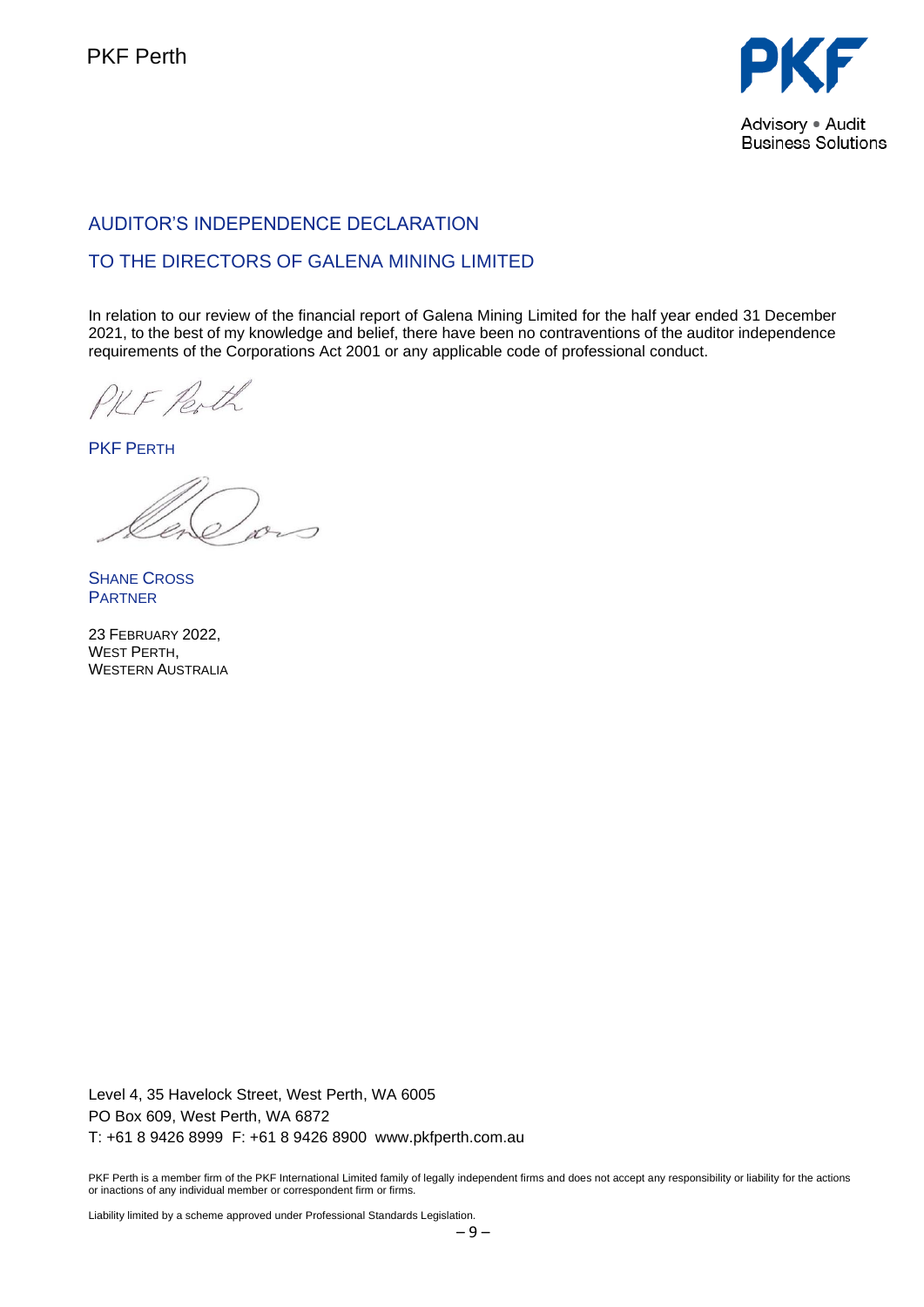# *CONSOLIDATED STATEMENT OF PROFIT OR LOSS AND OTHER COMPREHENSIVE INCOME FOR THE HALF YEAR ENDED 31 DECEMBER 2021*

|                                                    | <b>Note</b> | Period ended<br>31 December 2021<br>\$ | <b>Period ended</b><br>31 December 2020<br>\$ |
|----------------------------------------------------|-------------|----------------------------------------|-----------------------------------------------|
| <b>Revenue</b>                                     | 5           | 125,317                                | 445,808                                       |
| <b>Expenses</b>                                    |             |                                        |                                               |
| Corporate and administration expenses              |             | (407, 928)                             | (446, 902)                                    |
| Depreciation and amortisation                      |             | (173, 617)                             | (100, 585)                                    |
| Employee costs                                     |             | (739, 424)                             | (501, 172)                                    |
| Share-based payments                               |             | (110,006)                              | (494, 361)                                    |
| Exploration and evaluation expenditure             |             |                                        | (62,056)                                      |
| Foreign exchange loss                              |             | (1,227,206)                            | (21, 337)                                     |
| Loss before finance costs and income tax           |             | (2,532,864)                            | (1, 180, 605)                                 |
| Finance costs                                      |             | (72, 761)                              | (74, 691)                                     |
| Loss before income tax                             |             | (2,605,625)                            | (1, 255, 296)                                 |
| Income tax expense                                 |             |                                        |                                               |
| Net loss for the period                            |             | (2,605,625)                            | (1, 255, 296)                                 |
| Other comprehensive income net of income<br>tax    |             |                                        |                                               |
| Total comprehensive loss for the period            |             | (2,605,625)                            | (1, 255, 296)                                 |
| Loss for the period attributable to:               |             |                                        |                                               |
| Non-controlling interest                           |             | (539, 105)                             | 30,993                                        |
| Members of the parent                              |             | (2,066,520)                            | (1,286,289)                                   |
| Total comprehensive loss for the period            |             | (2,605,625)                            | (1, 255, 296)                                 |
| Basic and diluted loss per share (cents per share) |             | (0.55)                                 | (0.28)                                        |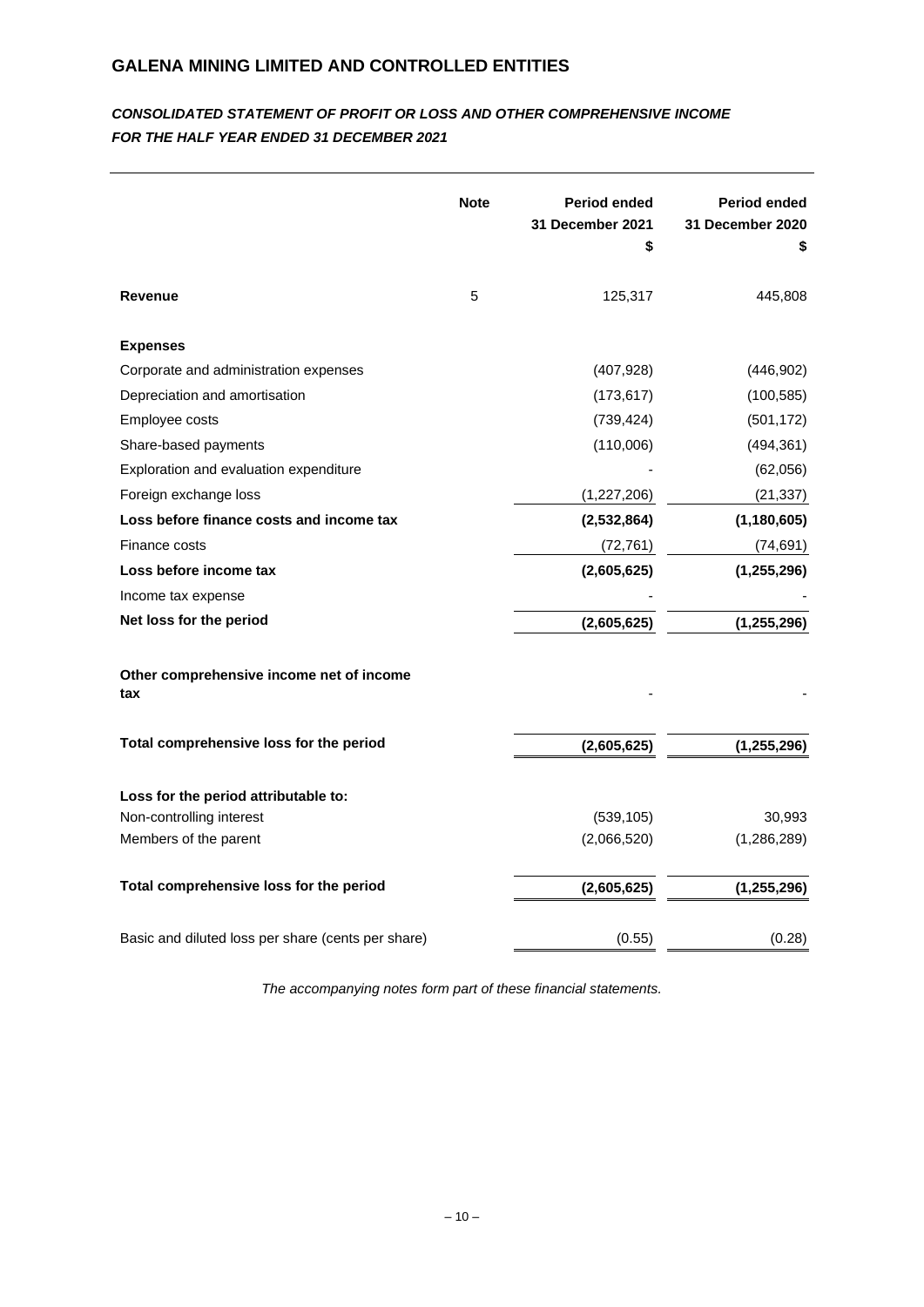# *CONSOLIDATED STATEMENT OF FINANCIAL POSITION AS AT 31 DECEMBER 2021*

|                                                  | <b>Note</b> | 31 December 2021<br>\$ | 30 June 2021<br>\$ |
|--------------------------------------------------|-------------|------------------------|--------------------|
| <b>ASSETS</b>                                    |             |                        |                    |
| <b>CURRENT ASSETS</b>                            |             |                        |                    |
| Cash and cash equivalents                        | 6           | 59,476,819             | 96,195,562         |
| Trade and other receivables                      |             | 1,920,702              | 104,095            |
| Prepayments                                      |             | 1,763,197              | 223,671            |
| <b>TOTAL CURRENT ASSETS</b>                      |             | 63,160,718             | 96,523,328         |
| <b>NON-CURRENT ASSETS</b>                        |             |                        |                    |
| Plant and equipment                              | 7           | 119,196,506            | 65,301,696         |
| Right-of-use assets                              | 8           | 2,636,904              | 1,844,353          |
| Exploration and evaluation assets                | 9           | 8,027,886              | 6,648,789          |
| <b>TOTAL NON-CURRENT ASSETS</b>                  |             | 129,861,296            | 73,794,838         |
| <b>TOTAL ASSETS</b>                              |             | 193,022,014            | 170,318,166        |
| <b>LIABILITIES</b><br><b>CURRENT LIABILITIES</b> |             |                        |                    |
| Trade and other payables                         |             | 25,775,797             | 2,227,960          |
| Lease liabilities                                | 8           | 889,486                | 769,745            |
| Provisions                                       | 10          | 506,213                | 227,468            |
| <b>TOTAL CURRENT LIABILITIES</b>                 |             | 27, 171, 496           | 3,225,173          |
| <b>NON-CURRENT LIABILITIES</b>                   |             |                        |                    |
| Lease liabilities                                | 8           | 1,035,344              | 623,180            |
| Provisions                                       | 10          | 2,107,914              | 1,667,882          |
| Interest bearing loans and borrowings            | 11          | 32,202,493             | 31,852,545         |
| <b>TOTAL NON-CURRENT LIABILITIES</b>             |             | 35,345,751             | 34,143,607         |
| <b>TOTAL LIABILITIES</b>                         |             | 62,517,247             | 37,368,780         |
| <b>NET ASSETS</b>                                |             | 130,504,767            | 132,949,386        |
|                                                  |             |                        |                    |
| <b>EQUITY</b>                                    |             |                        |                    |
| Issued capital                                   | 12          | 48,287,278             | 48,006,327         |
| Share-based payment reserve                      | 13          | 1,537,325              | 1,657,270          |
| Consolidation reserve                            |             | 52,727,720             | 52,727,720         |
| <b>Accumulated losses</b>                        |             | (16, 632, 542)         | (14,566,022)       |
| Parent interest                                  |             | 85,919,781             | 87,825,295         |
| Non-controlling interest                         |             | 44,584,986             | 45,124,091         |
| <b>TOTAL EQUITY</b>                              |             | 130,504,767            | 132,949,386        |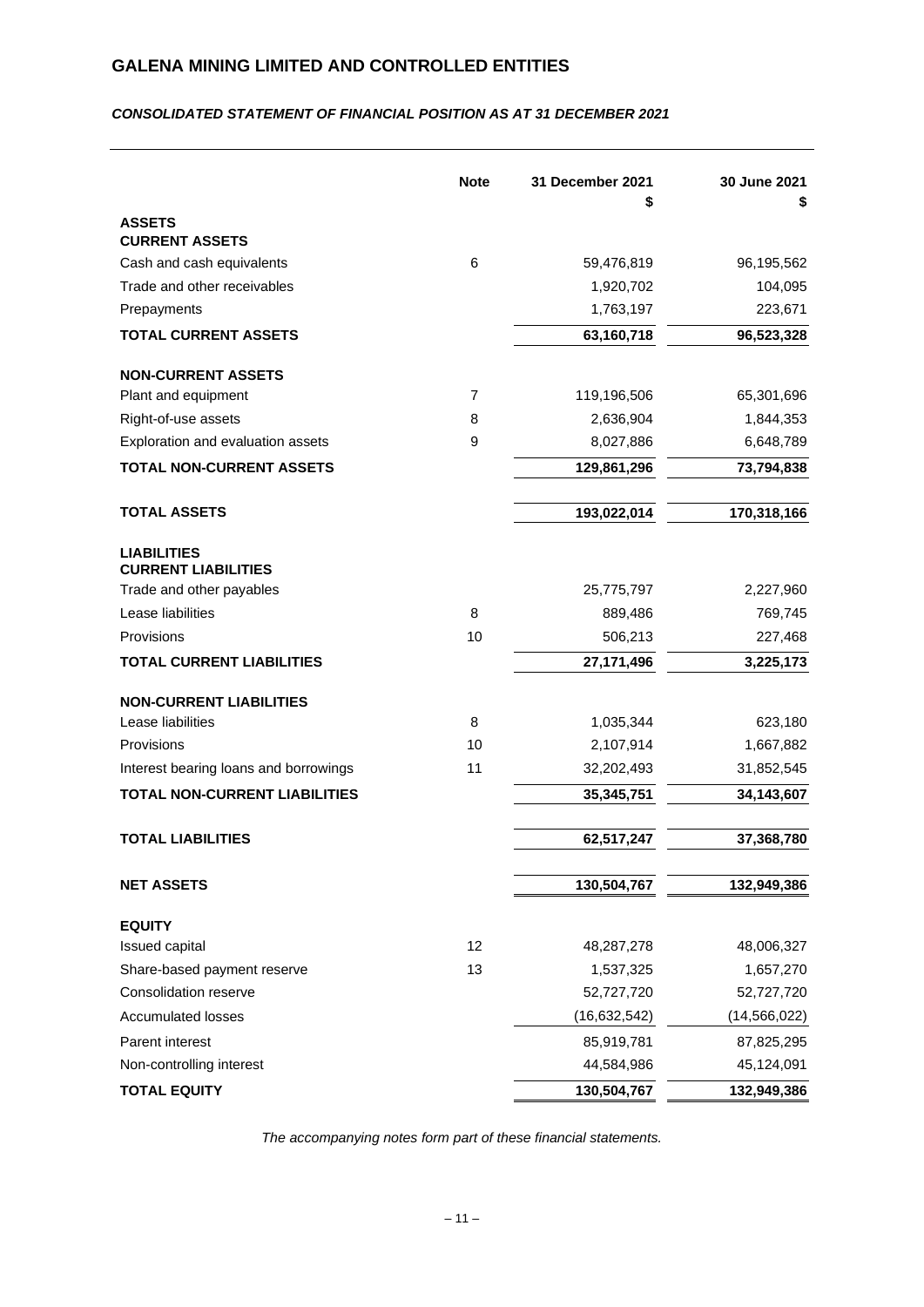## *CONSOLIDATED STATEMENT OF CHANGES IN EQUITY FOR THE HALF YEAR ENDED 31 DECEMBER 2021*

|                                                       | <b>Issued capital</b> | <b>Share-based</b><br>payment<br>reserve | <b>Equity reserve</b> | <b>Accumulated</b><br><b>losses</b> | <b>Non-controlling</b><br>interest | <b>Total</b>  |
|-------------------------------------------------------|-----------------------|------------------------------------------|-----------------------|-------------------------------------|------------------------------------|---------------|
|                                                       | \$                    | \$                                       |                       | \$                                  | \$                                 | \$            |
| Balance at 1 July 2020                                | 34,854,887            | 1,248,187                                | 26,071,954            | (11, 015, 695)                      | 4,932,970                          | 56,092,303    |
| Loss for the period                                   |                       |                                          |                       | (1,286,289)                         | 30,993                             | (1,255,296)   |
| Other comprehensive income                            |                       |                                          |                       |                                     |                                    |               |
| Total comprehensive loss                              |                       |                                          |                       | (1,286,289)                         | 30,993                             | (1, 255, 296) |
| Transactions with owners directly recorded in equity: |                       |                                          |                       |                                     |                                    |               |
| Shares issued during the period                       | 12,196,500            |                                          |                       |                                     |                                    | 12,196,500    |
| Share-based payments                                  |                       | 299,361                                  |                       |                                     |                                    | 299,361       |
| Share issue costs                                     | (680,060)             |                                          |                       |                                     |                                    | (680,060)     |
| Partial disposal of interest in subsidiary            |                       |                                          | 15,404,536            |                                     | 11,795,464                         | 27,200,000    |
| <b>Balance at 31 December 2020</b>                    | 46,371,327            | 1,547,548                                | 41,476,490            | (12, 301, 984)                      | 16,759,427                         | 93,852,808    |
| Balance at 1 July 2021                                | 48,006,327            | 1,657,270                                | 52,727,720            | (14, 566, 022)                      | 45,124,091                         | 132,949,386   |
| Loss for the period                                   |                       |                                          |                       | (2,066,520)                         | (539, 105)                         | (2,605,625)   |
| Other comprehensive income                            |                       |                                          |                       |                                     |                                    |               |
| Total comprehensive loss                              |                       |                                          |                       | (2,066,520)                         | (539, 105)                         | (2,605,625)   |
| Transactions with owners directly recorded in equity: |                       |                                          |                       |                                     |                                    |               |
| Shares issued during the period                       | 280,951               | (229, 951)                               |                       |                                     |                                    | 51,000        |
| Share-based payments                                  |                       | 110,006                                  |                       |                                     |                                    | 110,006       |
| <b>Balance at 31 December 2021</b>                    | 48,287,278            | 1,537,325                                | 52,727,720            | (16, 632, 542)                      | 44,584,986                         | 130,504,767   |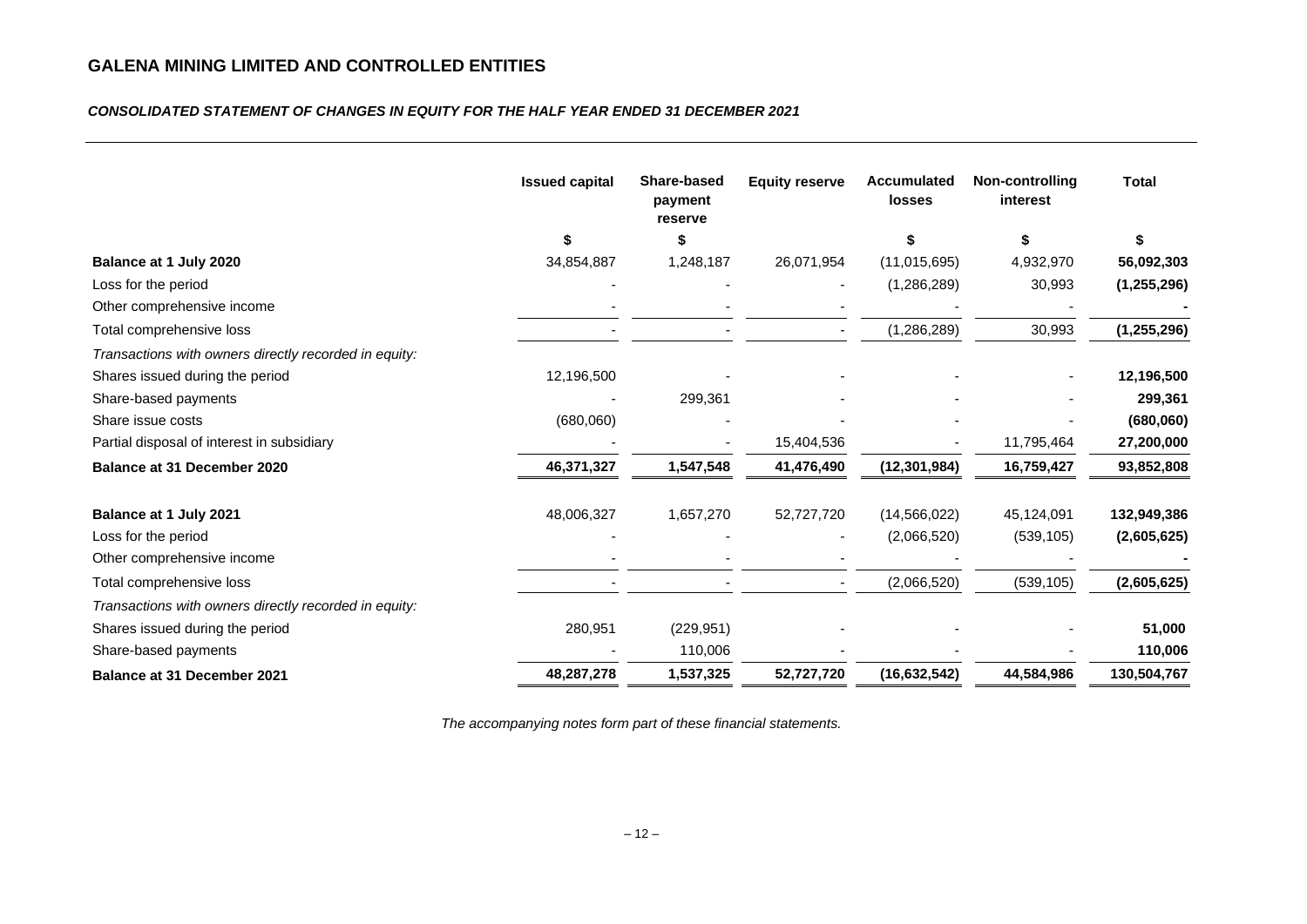## *CONSOLIDATED STATEMENT OF CASH FLOWS FOR THE HALF YEAR ENDED 31 DECEMBER 2021*

|                                                     | <b>Note</b> | <b>Period ended</b><br>31 December 2021<br>\$ | Period ended<br>31 December 2020<br>\$ |
|-----------------------------------------------------|-------------|-----------------------------------------------|----------------------------------------|
| <b>CASH FLOWS FROM OPERATING ACTIVITIES</b>         |             |                                               |                                        |
| Payments to suppliers and employees                 |             | (3,585,939)                                   | (424, 364)                             |
| Other income                                        |             |                                               | 383,829                                |
| Interest received                                   |             | 125,317                                       | 61,978                                 |
| Net cash provided by (used in) operating activities |             | (3,460,622)                                   | 21,443                                 |
| <b>CASH FLOWS FROM INVESTING ACTIVITIES</b>         |             |                                               |                                        |
| Purchase of plant and equipment                     |             | (28,603,175)                                  | (2,677,606)                            |
| Exploration and evaluation expenditure              |             | (1, 397, 923)                                 | (6,836,380)                            |
| Proceeds from partial disposal of subsidiary        |             |                                               | 27,200,000                             |
| Net cash provided by (used in) investing activities |             | (30,001,098)                                  | 17,686,014                             |
| <b>CASH FLOWS FROM FINANCING ACTIVITIES</b>         |             |                                               |                                        |
| Proceeds from issue of shares                       |             | 51,000                                        | 12,001,500                             |
| Payments of lease liabilities                       |             | (465, 337)                                    |                                        |
| Transaction costs associated with issue of shares   |             |                                               | (680,060)                              |
| Borrowing costs                                     |             | (2,842,686)                                   | (4,215,328)                            |
| Net cash provided by (used in) financing activities |             | (3, 257, 023)                                 | 7,106,112                              |
| Net (decrease)/increase in cash held                |             | (36, 718, 743)                                | 24,813,569                             |
| Cash and cash equivalents at beginning of period    |             | 96,195,562                                    | 9,053,747                              |
| Cash and cash equivalents at end of period          | 6           | 59,476,819                                    | 33,867,316                             |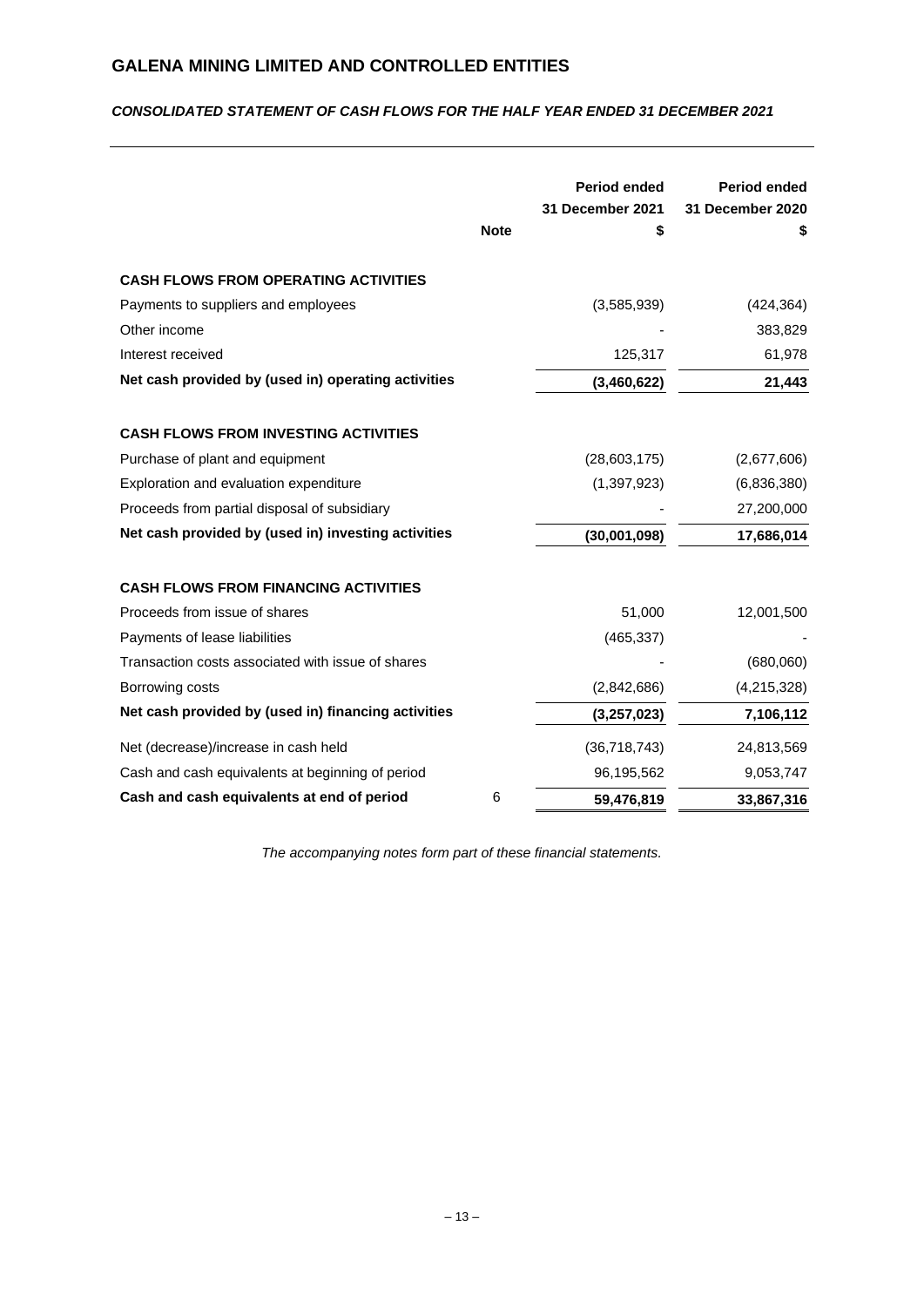### *NOTES TO THE FINANCIAL STATEMENTS FOR THE HALF YEAR ENDED 31 DECEMBER 2021*

#### **NOTE 1: CORPORATE INFORMATION**

The interim condensed consolidated financial statements of Galena Mining Limited and its controlled entities (collectively, the Group) for the six months ended 31 December 2021 were authorised for issue in accordance with a resolution of the directors on 23 February 2022.

Galena Mining Limited is a limited company, incorporated and domiciled in Australia whose shares are publicly traded on the Australian Stock Exchange (ASX). The nature of the operations and principal activities of the Group are described in the Directors' report.

### **NOTE 2: BASIS OF PREPARATION**

The interim consolidated financial statements for the six months ended 31 December 2021 are general purpose condensed financial statements prepared in accordance with AASB 134 'Interim Financial Reporting' and the Corporations Act 2001.

The interim consolidated financial statements do not include all the information and disclosures required in the annual financial statements, and should be read in conjunction with the Group's annual financial statements as at 30 June 2021 and considered together with any public announcements made by Galena Mining Limited during the half-year ended 31 December 2021.

The accounting policies adopted are consistent with those applied by the Group in the preparation of the annual consolidated financial statements for the year ended 30 June 2021. The group has not early adopted any standard, interpretation or amendment that has been issued but is not yet effective. It has been determined by the Group that there are no new Accounting Standards or Interpretations that have a material or otherwise impact on its business.

The impact of the Coronavirus (COVID-19) pandemic is ongoing and while it has not significantly impacted the Group up to 31 December 2021, it is not practicable to estimate the potential impact, positive or negative, after the reporting date. The situation is rapidly developing and is dependent on measures imposed by the Australian Government and other countries, such as maintaining social distancing requirements, quarantine, travel restrictions and any economic stimulus that may be provided.

## **NOTE 3: GOING CONCERN**

The interim consolidated financial statements have been prepared on the basis of accounting policies applicable to a going concern. This basis presumes that funds will be available to finance future operations and that the realisation of assets and settlement of liabilities, contingent obligations and commitments will occur in the ordinary course of business.

The Group incurred a loss for the period ended 31 December 2021 of \$2,605,625 (31 December 2020: \$1,255,296) and net cash outflows of \$36,718,743 (31 December 2020: \$24,813,569 inflows).

At 31 December 2021, the Group had a net working capital surplus of \$35,989,222 (30 June 2021: \$93,298,155), including cash and cash equivalents of \$59,476,819 (30 June 2021: \$96,195,562). At the date of this report, the Directors are satisfied there are reasonable grounds to believe that, having regard to the Group's financial position and its available financing options, the Group will be able to meet its obligations as and when they fall due.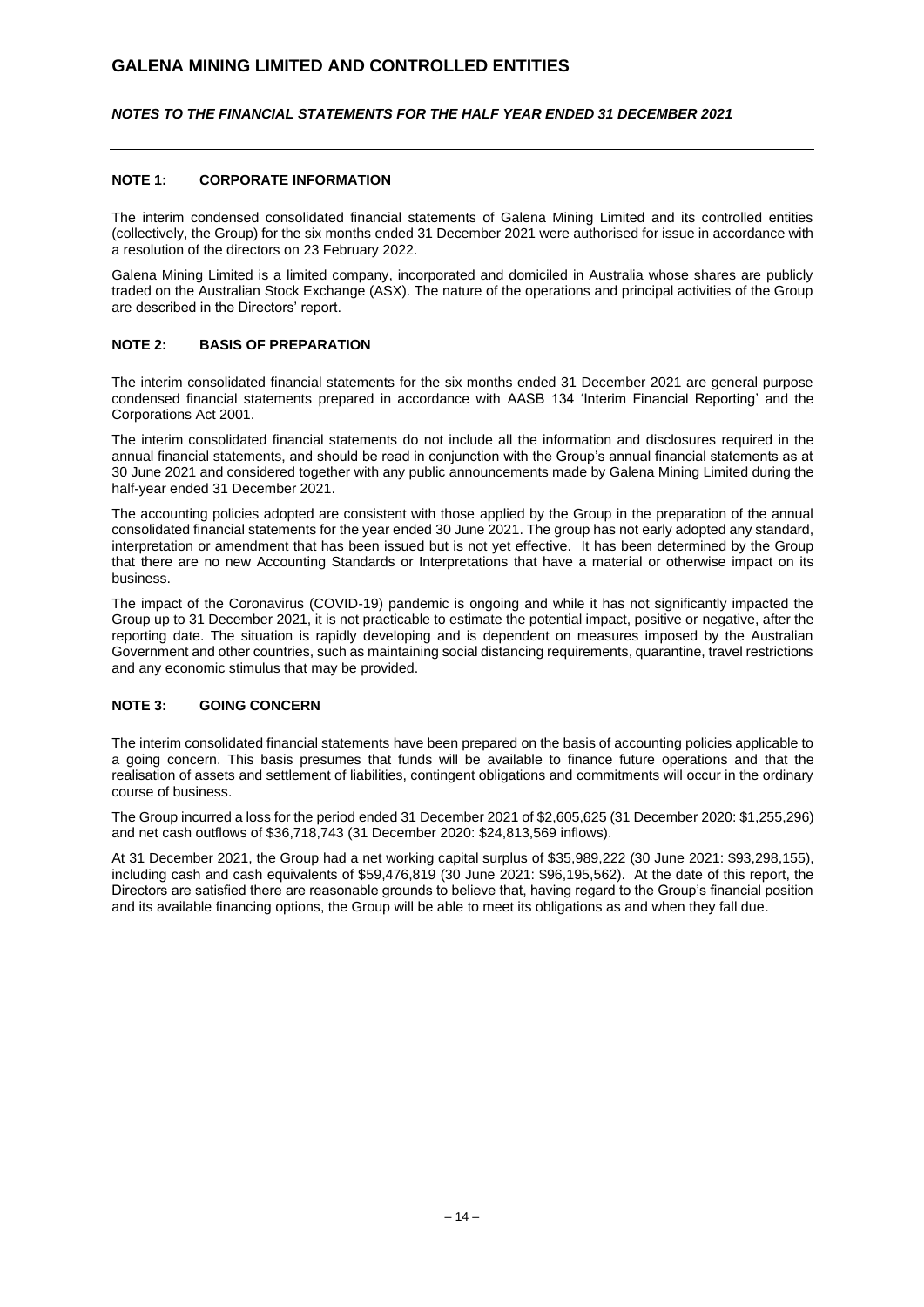## *NOTES TO THE FINANCIAL STATEMENTS FOR THE HALF YEAR ENDED 31 DECEMBER 2021*

### **NOTE 4: SEGMENT INFORMATION**

**Segment Results**

The Group has identified its operating segments based on the internal reports that are reviewed and used by the board of directors (chief operating decision makers) in assessing performance and determining the allocation of resources.

The Group is managed primarily on the basis of one geographical segment being Australia, and has the following operating segments:

- The Abra Base Metals Mine segment which is a globally significant lead-silver project currently in development and located in the Gascoyne region of Western Australia.
- The Exploration segment which undertakes exploration and evaluation activities in Western Australia.
- The Other Activities segment which includes all corporate expenses that cannot be directly attributed to the Group's operating segments.

| Half year ended 31 December<br>2021         | <b>Abra Base</b><br><b>Metals Mine</b> | <b>Exploration</b> | <b>Other Activities</b> | <b>Consolidated</b> |
|---------------------------------------------|----------------------------------------|--------------------|-------------------------|---------------------|
|                                             | \$                                     | \$                 | \$                      | S                   |
| Interest received                           | 92,487                                 |                    | 32,830                  | 125,317             |
| <b>Revenue</b>                              | 92,487                                 |                    | 32,830                  | 125,317             |
| Corporate and administration<br>expenses    | (26, 043)                              |                    | (381, 885)              | (407, 928)          |
| Depreciation and amortisation               | (115, 976)                             |                    | (57, 641)               | (173, 617)          |
| Employee costs                              |                                        |                    | (739, 424)              | (739, 424)          |
| Share-based payments                        |                                        |                    | (110,006)               | (110,006)           |
| Foreign exchange loss                       | (1,225,917)                            |                    | (1, 289)                | (1,227,206)         |
| Loss before finance costs and<br>income tax | (1, 275, 449)                          |                    | (1, 257, 415)           | (2,532,864)         |
| Finance costs                               | (72, 315)                              |                    | (446)                   | (72, 761)           |
| Loss before income tax                      | (1, 347, 764)                          |                    | (1, 257, 861)           | (2,605,625)         |
| Income tax expense                          |                                        |                    |                         |                     |
| Net loss for the half year                  | (1, 347, 764)                          |                    | (1, 257, 861)           | (2,605,625)         |
|                                             |                                        |                    |                         |                     |
| <b>Segment assets</b>                       | 170,233,464                            | 8,027,886          | 14,760,664              | 193,022,014         |
| <b>Segment liabilities</b>                  | 60,544,746                             |                    | 1,972,501               | 62,517,247          |
| Other segment information                   |                                        |                    |                         |                     |
| Capital expenditure (i)                     | 51,417,577                             | 1,379,098          | 180,912                 | 52,977,587          |

(i) Capital expenditure consists of additions to plant and equipment, mine development; right-of-use assets and exploration and evaluation assets.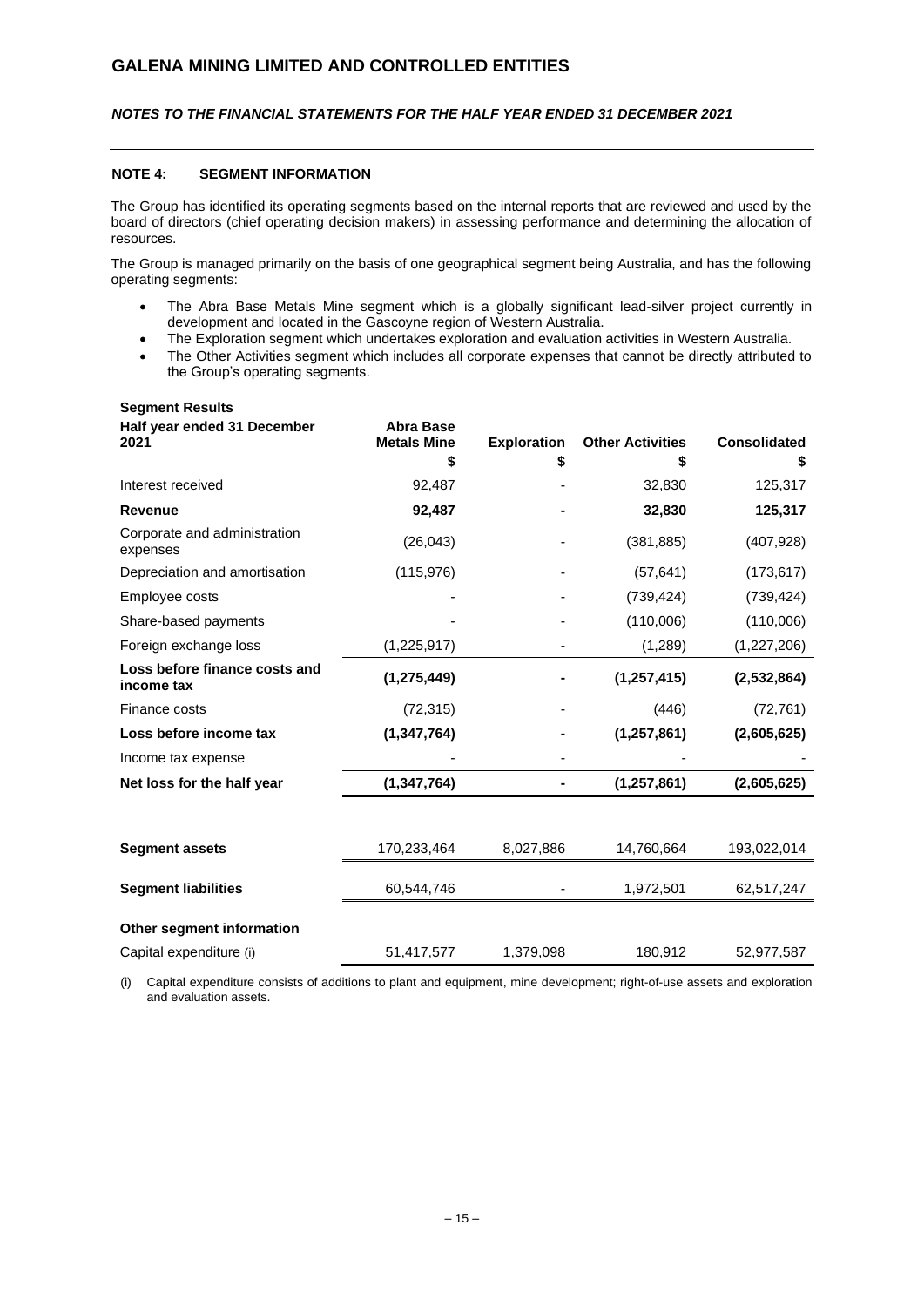## *NOTES TO THE FINANCIAL STATEMENTS FOR THE HALF YEAR ENDED 31 DECEMBER 2021*

# **NOTE 4: SEGMENT INFORMATION (CONTINUED)**

| <b>Segment Results</b>                               |                                        |                    |                         |                     |
|------------------------------------------------------|----------------------------------------|--------------------|-------------------------|---------------------|
| Half year ended 31 December<br>2020                  | <b>Abra Base</b><br><b>Metals Mine</b> | <b>Exploration</b> | <b>Other Activities</b> | <b>Consolidated</b> |
|                                                      | \$                                     | \$                 |                         | S                   |
| Interest received                                    | 19,355                                 |                    | 42,624                  | 61,979              |
| Other income                                         | 366,329                                |                    | 17,500                  | 383,829             |
| <b>Revenue</b>                                       | 385,684                                |                    | 60,124                  | 445,808             |
| Corporate and administration<br>expenses             | (142, 671)                             |                    | (304, 231)              | (446, 902)          |
| Depreciation and amortisation                        | (72, 767)                              |                    | (27, 818)               | (100, 585)          |
| Employee costs                                       |                                        |                    | (501, 172)              | (501, 172)          |
| Share-based payments                                 |                                        |                    | (494, 361)              | (494, 361)          |
| Exploration and evaluation<br>expenditure            |                                        | (62,056)           |                         | (62,056)            |
| Foreign exchange loss                                | (10, 382)                              |                    | (10, 955)               | (21, 337)           |
| Profit/(Loss) before finance<br>costs and income tax | 159,864                                | (62,056)           | (1, 278, 413)           | (1, 180, 605)       |
| Finance costs                                        | (73, 423)                              |                    | (1,268)                 | (74, 691)           |
| Profit/(Loss) before income tax                      | 86,441                                 | (62, 056)          | (1, 279, 681)           | (1, 255, 296)       |
| Income tax expense                                   |                                        |                    |                         |                     |
| Net profit/(loss) for the half year                  | 86,441                                 | (62,056)           | (1, 279, 681)           | (1,255,296)         |
|                                                      |                                        |                    |                         |                     |
| <b>Segment assets</b>                                | 57,025,465                             | 28,012,183         | 15,277,666              | 100,315,314         |
| <b>Segment liabilities</b>                           | 6,343,981                              |                    | 118,525                 | 6,462,506           |
| Other segment information                            |                                        |                    |                         |                     |
| Capital expenditure (i)                              | 30,794,454                             | 9,847,529          | 48,323                  | 40,690,306          |

(i) Capital expenditure consists of additions to plant and equipment, mine development; right-of-use assets and exploration and evaluation assets.

### **NOTE 5: REVENUE**

|                      | 31 December 2021         | 31 December 2020 |  |
|----------------------|--------------------------|------------------|--|
|                      | \$                       | \$               |  |
| Interest received    | 125,317                  | 61,979           |  |
| Other income         | $\overline{\phantom{a}}$ | 383,829          |  |
| <b>Total Revenue</b> | 125,317                  | 445,808          |  |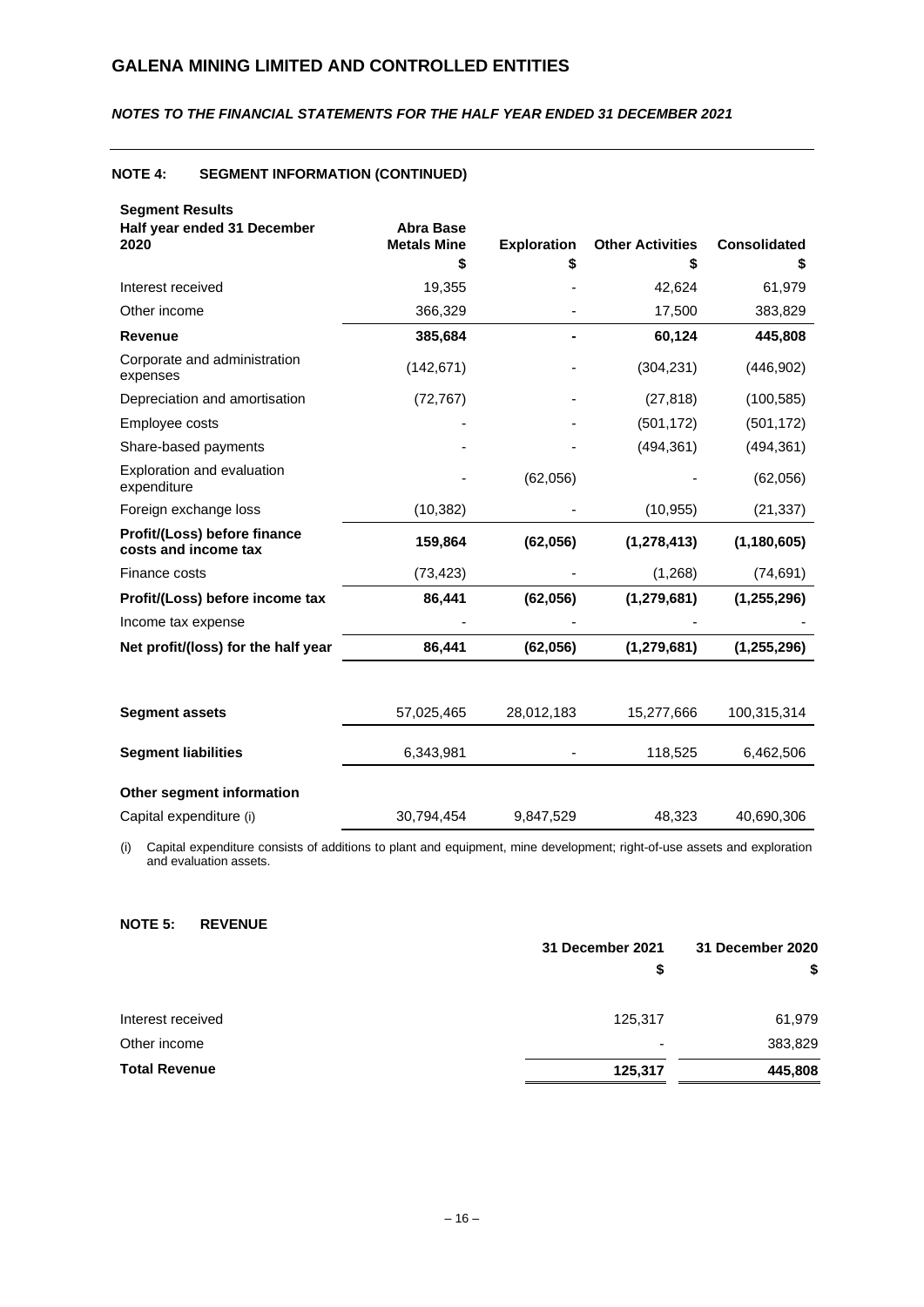## *NOTES TO THE FINANCIAL STATEMENTS FOR THE HALF YEAR ENDED 31 DECEMBER 2021*

### **NOTE 6: CASH AND CASH EQUIVALENTS**

|                                        | 31 December 2021 | 30 June 2021 |  |
|----------------------------------------|------------------|--------------|--|
|                                        |                  | S            |  |
| Cash at bank                           | 59.451.819       | 96,170,562   |  |
| Term deposits at call                  | 25,000           | 25,000       |  |
| <b>Total Cash and Cash Equivalents</b> | 59,476,819       | 96,195,562   |  |

## **NOTE 7: PLANT AND EQUIPMENT**

Reconciliation of the carrying amounts for each class of plant and equipment is set out below.

|                                    | <b>Rehabilitation</b><br>Asset | <b>Mine</b><br><b>Properties</b> | <b>Plant and</b><br><b>Equipment</b> | <b>Mines Under</b><br><b>Construction</b> | <b>Total</b> |
|------------------------------------|--------------------------------|----------------------------------|--------------------------------------|-------------------------------------------|--------------|
| 31 December 2021                   | \$                             | \$                               |                                      |                                           | S            |
| Opening net carrying amount        | 1.622.978                      | 22,759,041                       | 117,972                              | 40,801,705                                | 65,301,696   |
| Additions                          | ۰                              | 160.548                          | 180.913                              | 53,155,003                                | 53,496,464   |
| Transfer from exploration          | $\overline{\phantom{0}}$       |                                  |                                      |                                           |              |
| Depreciation and amortisation      | ٠                              | ۰                                | (22,085)                             | ٠                                         | (22,085)     |
| Change in rehabilitation           |                                |                                  |                                      |                                           |              |
| provision                          | 420,431                        |                                  |                                      |                                           | 420,431      |
| <b>Closing net carrying amount</b> | 2,043,409                      | 22,919,589                       | 276.800                              | 93,956,708                                | 119,196,506  |

## **At 31 December 2021**

|                          | 2,043,409                | 22,919,589           | 276.800   | 93,956,708 | 119,196,506 |
|--------------------------|--------------------------|----------------------|-----------|------------|-------------|
| Accumulated depreciation | $\overline{\phantom{a}}$ | $\sim$               | (46, 868) | $\sim$     | (46, 868)   |
| At cost                  |                          | 2,043,409 22,919,589 | 323.668   | 93,956,708 | 119,243,374 |

|                                    | <b>Rehabilitation</b> | <b>Mine</b>       | <b>Plant and</b> | <b>Mines Under</b>  |            |
|------------------------------------|-----------------------|-------------------|------------------|---------------------|------------|
|                                    | <b>Asset</b>          | <b>Properties</b> | <b>Equipment</b> | <b>Construction</b> | Total      |
| 30 June 2021                       | \$                    | \$                | \$               | \$                  | S          |
| Opening net carrying amount        |                       |                   | 22,079           | 26,362,247          | 26,384,326 |
| Additions                          |                       |                   | 121,331          | 14,439,458          | 14,560,789 |
| Transfer from exploration          |                       | 22,759,041        |                  |                     | 22,759,041 |
| Depreciation and amortisation      |                       |                   | (25, 438)        |                     | (25, 438)  |
| Change in rehabilitation           |                       |                   |                  |                     |            |
| provision                          | 1,622,978             |                   |                  |                     | 1,622,978  |
| <b>Closing net carrying amount</b> | 1,622,978             | 22,759,041        | 117,972          | 40,801,705          | 65,301,696 |
|                                    |                       |                   |                  |                     |            |
| At 30 June 2021                    |                       |                   |                  |                     |            |
| At cost                            | 1,622,978             | 22,759,041        | 167,219          | 40,801,705          | 65,350,943 |
| Accumulated depreciation           |                       |                   | (49, 247)        |                     | (49, 247)  |
|                                    | 1,622,978             | 22,759,041        | 117,972          | 40,801,705          | 65,301,696 |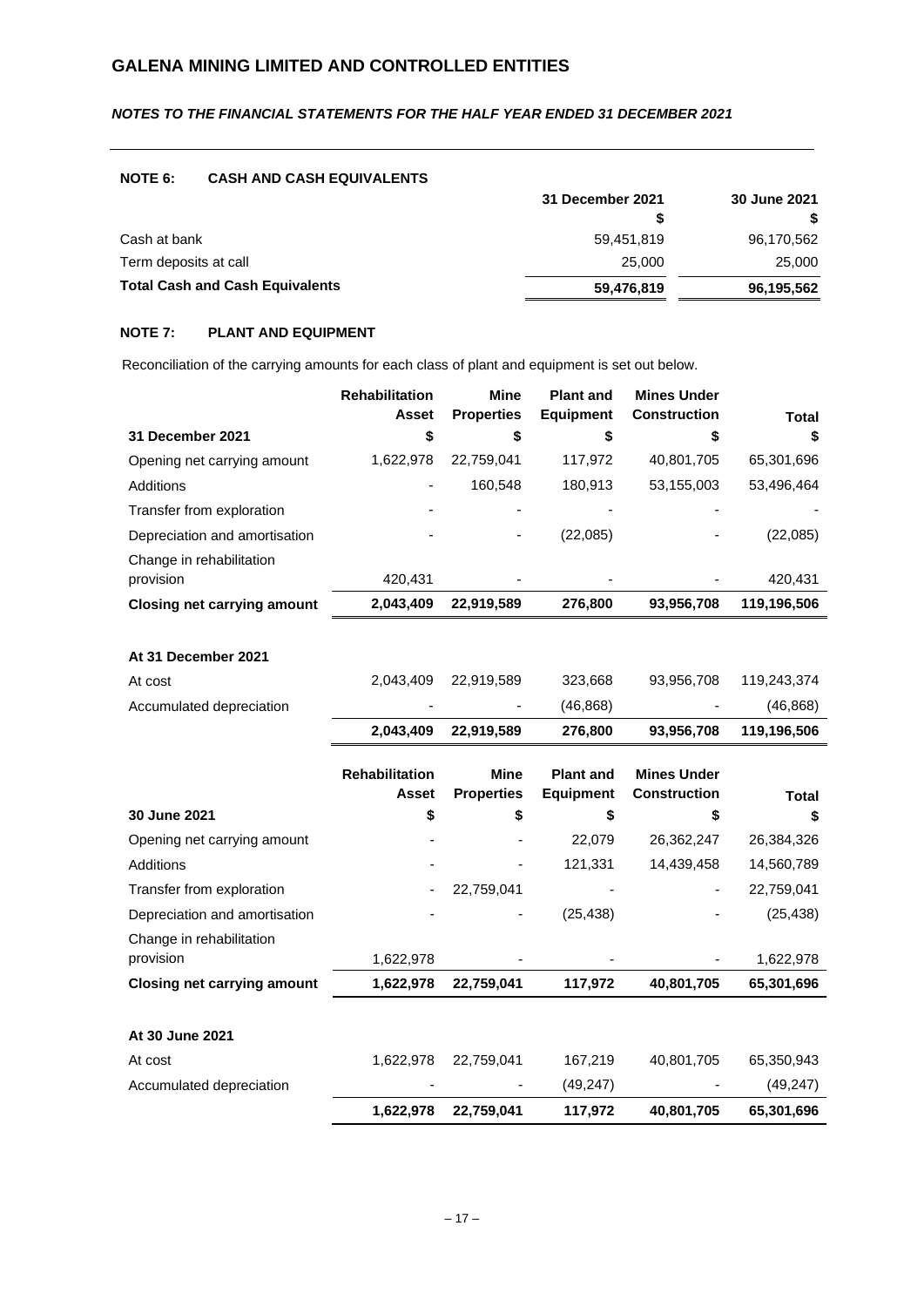## *NOTES TO THE FINANCIAL STATEMENTS FOR THE HALF YEAR ENDED 31 DECEMBER 2021*

### **NOTE 8: LEASES**

The Group has lease contracts for site communication equipment and for its corporate office. The communication equipment has a three-year lease term and the corporate office lease has a five-year lease term. The Group's obligations under its leases are secured by the lessor's title to the leased assets.

Set out below are the carrying amounts of right-of-use assets recognised and the movements during the period:

| <b>Right-Of Use Assets</b>       | 31 December 2021 | 30 June 2021 |
|----------------------------------|------------------|--------------|
|                                  | \$               | \$           |
| <b>Communication Equipment</b>   |                  |              |
| Balance at beginning of period   | 1,807,262        | 1,472,743    |
| Additions                        |                  | 501,393      |
| Depreciation expense             | (98, 707)        | (166, 874)   |
| Balance at reporting date        | 1,708,555        | 1,807,262    |
| <b>Corporate Office</b>          |                  |              |
| Balance at beginning of period   | 37.091           | 92,727       |
| Additions                        | 944,084          |              |
| Depreciation expense             | (52, 826)        | (55, 636)    |
| Balance at reporting date        | 928,349          | 37,091       |
| <b>Total Right-Of-Use Assets</b> | 2,636,904        | 1,844,353    |

Set out below are the carrying amounts of lease liabilities and the movements during the period:

| <b>Lease Liabilities</b>                     |            |           |
|----------------------------------------------|------------|-----------|
| Balance at beginning of period               | 1,392,925  | 1,522,618 |
| Additions                                    | 944,084    | 536,458   |
| Accretion of interest                        | 53,158     | 132,931   |
| Payments                                     | (465, 337) | (799,082) |
| <b>Balance at reporting date</b>             | 1,924,830  | 1,392,925 |
| Current                                      | 889,486    | 769,745   |
| Non-current                                  | 1,035,344  | 623,180   |
| Depreciation expense for right-of use assets | 151,533    | 222,510   |
| Interest expense on lease liabilities        | 53,158     | 132,931   |
| Total amount recognised in profit or loss    | 204.691    | 355,441   |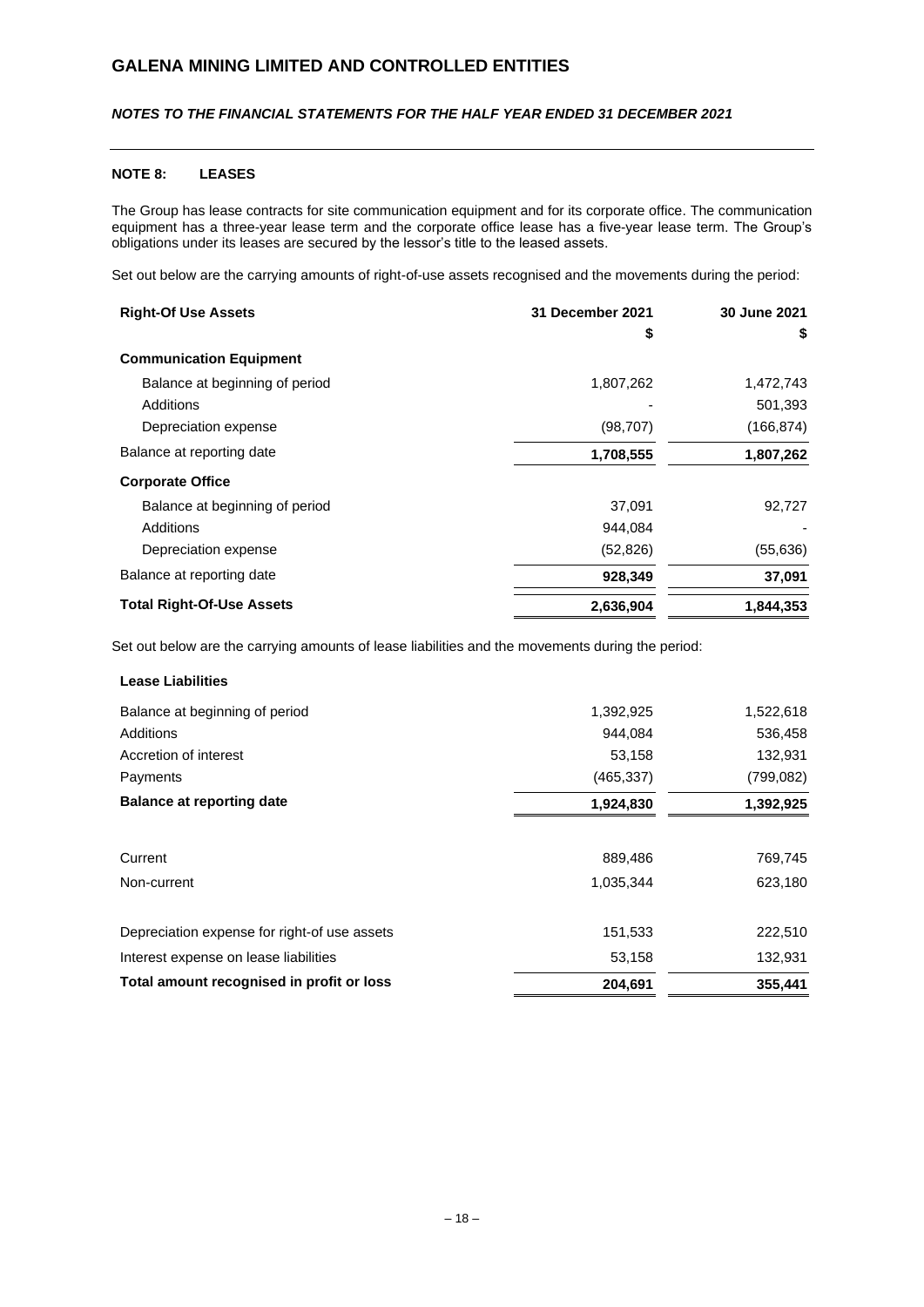| <b>NOTE 9:</b>        | <b>EXPLORATION AND EVALUATION</b><br><b>ASSETS</b>                                                     | 31 December 2021<br>\$ | 30 June 2021   |
|-----------------------|--------------------------------------------------------------------------------------------------------|------------------------|----------------|
|                       | Exploration expenditure capitalised                                                                    |                        |                |
|                       | Exploration and evaluation asset acquired                                                              | 3,674,086              | 3,674,086      |
|                       | Exploration and evaluation costs incurred                                                              | 4,353,800              | 2,974,703      |
|                       |                                                                                                        | 8,027,886              | 6,648,789      |
|                       | A reconciliation of the carrying amount of exploration and<br>evaluation expenditure is set out below: |                        |                |
|                       | Carrying amount at beginning of the period                                                             | 6,648,789              | 21,175,802     |
|                       | Costs capitalised                                                                                      | 1,379,097              | 8,232,028      |
|                       | Transferred to mine properties                                                                         |                        | (22, 759, 041) |
|                       | Carrying amount at the end of the period                                                               | 8,027,886              | 6,648,789      |
| <b>NOTE 10:</b>       | <b>PROVISIONS</b>                                                                                      |                        |                |
|                       |                                                                                                        | 31 December 2021       | 30 June 2021   |
|                       |                                                                                                        | \$                     | S              |
| <b>Current</b>        |                                                                                                        |                        |                |
|                       | Provision for employee entitlements                                                                    | 506,213                | 227,468        |
| <b>Non-current</b>    |                                                                                                        |                        |                |
|                       | Provision for mine rehabilitation                                                                      | 2,107,914              | 1,667,882      |
|                       | The movement in provision for mine rehabilitation during the half year is set out below:               |                        |                |
|                       | Balance at beginning of period                                                                         | 1,667,882              |                |
|                       | Arising during the period                                                                              |                        | 1,622,978      |
| Unwinding of discount |                                                                                                        | 19,602                 | 44,904         |
|                       | Inflation and discount rate adjustments                                                                | 420,430                |                |

# *NOTES TO THE FINANCIAL STATEMENTS FOR THE HALF YEAR ENDED 31 DECEMBER 2021*

– 19 –

**Balance at reporting date 1,667,882 1,667,882**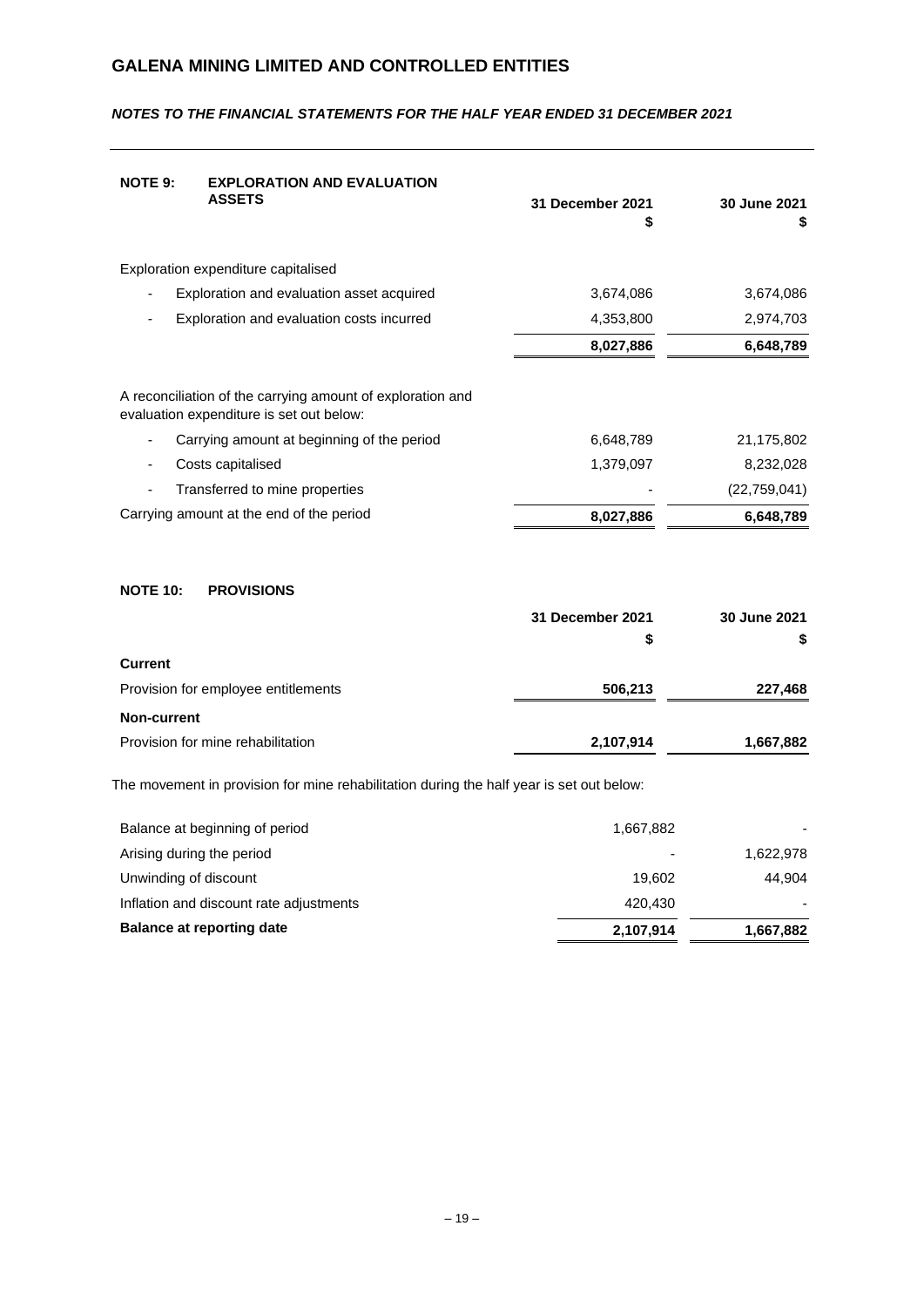*NOTES TO THE FINANCIAL STATEMENTS FOR THE HALF YEAR ENDED 31 DECEMBER 2021*

| <b>NOTE 11:</b> | <b>INTEREST BEARING LOANS AND</b><br><b>BORROWINGS</b> | 31 December 2021<br>S | 30 June 2021 |
|-----------------|--------------------------------------------------------|-----------------------|--------------|
| Non-current     |                                                        |                       |              |
| March 2027      | Secured US\$110 million Taurus Debt Facilities         | 32,202,493            | 31,852,545   |

### **Secured US\$100 million term loan facility**

In November 2020, the Company put in place US\$110 million in finalised debt facilities arranged by Taurus Funds Management. The facilities include a US\$100 million Project Finance Facility plus a US\$10 million Cost Overrun Facility. In June 2021, AMPL received the first drawdown under the Project Finance Facility in the amount of US\$30 million and in January 2022, the second drawdown of US\$35 million was received leaving US\$45 million undrawn under remaining facilities at the date of this report.

The Project Finance Facility consists of a US\$100 million, 69-month term loan primarily to fund capital expenditures for the development of Abra. Key terms include:

- Fixed interest of 8.0% per annum on drawn amounts, payable quarterly in arrears.
- Arrangement fee of 2.5% and commitment fee of 2.0% on undrawn amounts.
- 1.125% net smelter return royalty.
- No mandatory hedging.
- Early repayment allowed without penalty.

The Cost Overrun Facility consists of a US\$10 million loan to finance identified cost overruns on the Project in capital expenditure and working capital. Fixed interest of 10.0% per annum will apply to amounts drawn under the Cost Overrun Facility.

The Taurus Debt Facilities are secured against Abra's assets and over the shares that each of Galena and Toho own in AMPL, and additional drawdowns remain subject to satisfaction of customary conditions precedent.

There have been no breaches in the covenants of any interest bearing loans and borrowings in the current or prior period.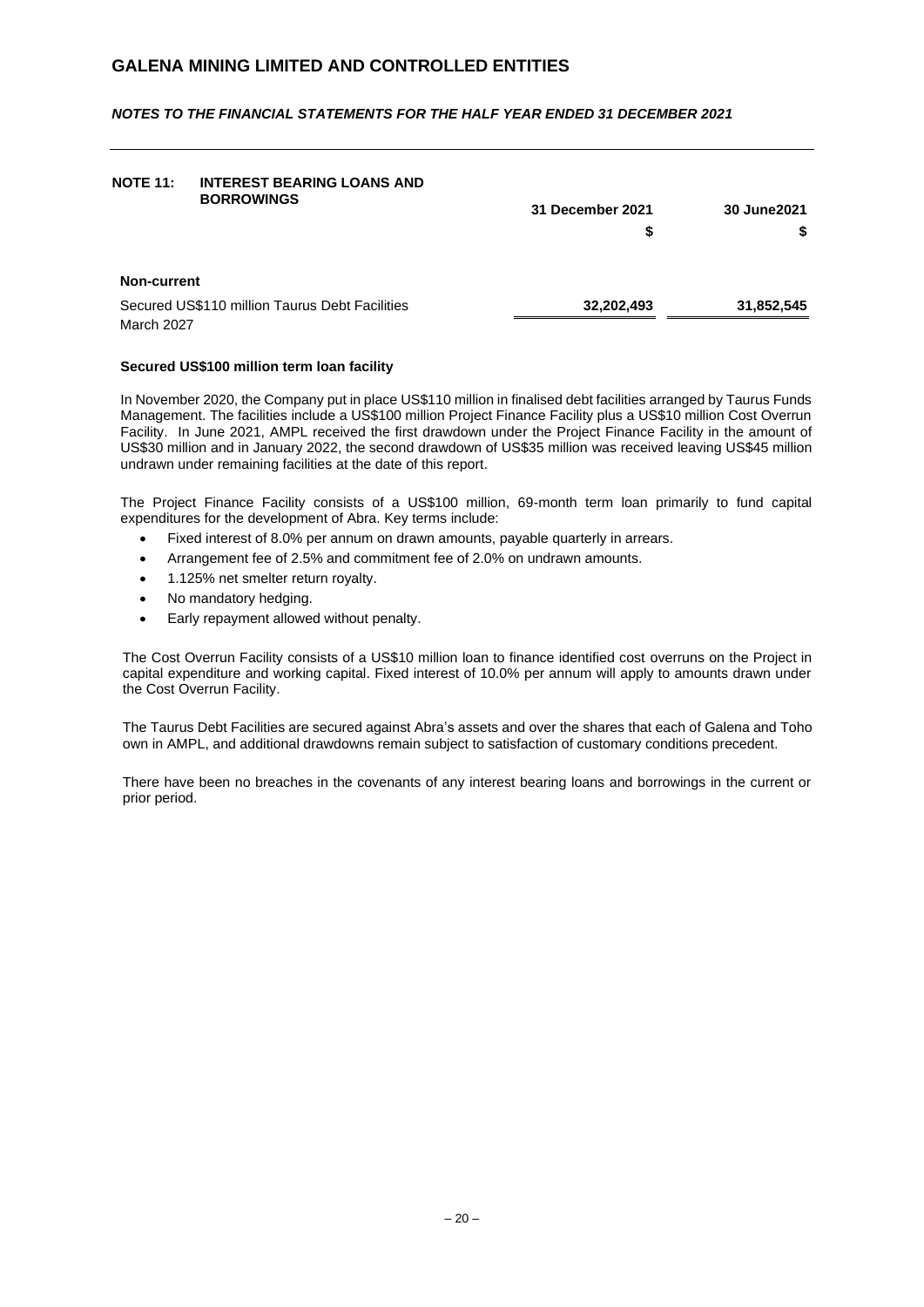## *NOTES TO THE FINANCIAL STATEMENTS FOR THE HALF YEAR ENDED 31 DECEMBER 2021*

### **NOTE 12: ISSUED CAPITAL**

|                                             | 31 December 2021 | 30 June 2021 |
|---------------------------------------------|------------------|--------------|
|                                             | \$               | \$           |
| Movement in ordinary shares                 |                  |              |
| Balance at beginning of period              | 48,006,327       | 34,854,887   |
| Shares issued during the period for cash    | 51,000           |              |
| Shares issued during the period for no cash | 229,951          | 12,001,500   |
| Share-based payments*                       |                  | 1,830,000    |
| Share issue costs                           |                  | (680,060)    |
| <b>Balance at reporting date</b>            | 48,287,278       | 48,006,327   |

|                                             | 31 December 2021<br><b>Number</b> | 30 June 2021<br><b>Number</b> |
|---------------------------------------------|-----------------------------------|-------------------------------|
| Movement in ordinary shares                 |                                   |                               |
| Balance at beginning of period              | 476,105,353                       | 403,205,353                   |
| Shares issued during the period for cash    | 300,000                           |                               |
| Shares issued during the period for no cash |                                   | 57,150,000                    |
| Share-based payments                        | ٠                                 | 15,750,000                    |
| <b>Balance at reporting date</b>            | 476,405,353                       | 476,105,353                   |

**\***Reflects the Fair Value of share-based payments.

#### **NOTE 13: SHARE-BASED PAYMENT RESERVE**

The share-based payments reserve records items recognised as expenses on valuation of employees and consultants' options and performance rights.

|                                      | 31 December 2021 | 30 June 2021 |
|--------------------------------------|------------------|--------------|
|                                      |                  | S            |
| Balance at beginning of period       | 1.657.270        | 1,248,187    |
| Share-based payments vesting expense | 110,006          | 1,079,083    |
| Share-based payments shares issued   | (229, 951)       | (670,000)    |
| <b>Balance at reporting date</b>     | 1,537,325        | 1,657,270    |

Refer to Note 14 for valuation technique and assumptions.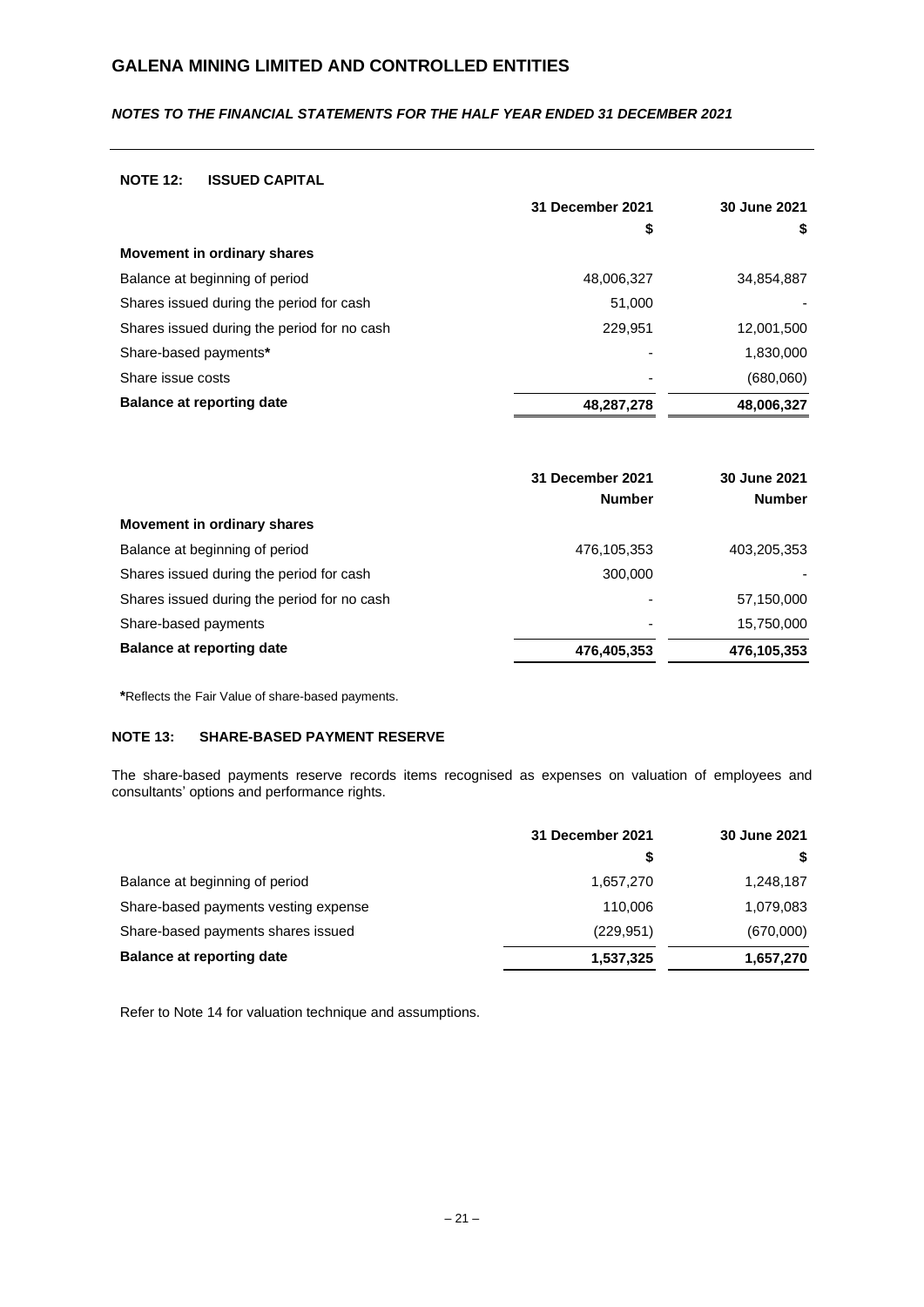## *NOTES TO THE FINANCIAL STATEMENTS FOR THE HALF YEAR ENDED 31 DECEMBER 2021*

### **NOTE 14: SHARE-BASED PAYMENTS**

| <b>Grant Date/entitlement</b>                                                                                                                      | Number of<br><b>Instruments</b> | <b>Grant Date</b> | Fair value per<br>instrument \$ | Value \$ |
|----------------------------------------------------------------------------------------------------------------------------------------------------|---------------------------------|-------------------|---------------------------------|----------|
| <b>Share Appreciation Rights</b><br>issued on 1 September 2020 to<br>employees and directors<br>exercisable on or before<br>1 September 2025 (iii) | 2,500,000                       | 01/09/2020        | 0.1349                          | 337.144  |
| Total value at 31 December 2020                                                                                                                    |                                 |                   |                                 | 337,144  |

(i) 2,500,000 Share Appreciation Rights issued have been calculated using Black-Scholes option pricing model with the following inputs:

| Share Appreciation Rights Granted on 1 September 2020 |                  |  |
|-------------------------------------------------------|------------------|--|
| Expected volatility (%)                               | 70               |  |
| Risk free interest rate (%)                           | 0.38             |  |
| Weighted average expected life of options (years)     | 1.5              |  |
| <b>Expected dividends</b>                             | Nil              |  |
| Option exercise price (\$)                            | 0.24             |  |
| Share price at grant date (\$)                        | 0.25             |  |
| Fair value of option (\$)                             | 0.1349           |  |
| Expiry date                                           | 1 September 2025 |  |

At the end of this period, the following options over unissued ordinary shares were outstanding:

- 1,250,000 options exercisable at \$0.50 on or before 26 March 2023;
- 1,250,000 options exercisable at \$0.60 on or before 26 March 2023;
- 1,250,000 options exercisable at \$0.50 on or before 17 April 2023;
- 1,250,000 options exercisable at \$0.60 on or before 17 April 2023;
- 9,000,000 performance rights exercisable on or before 9 November 2023;
- 2,000,000 performance rights exercisable on or before 13 August 2024;
- 1,310,000 share appreciation rights exercisable at \$0.17 on or before 21 January 2024; and
- 2,300,000 share appreciation rights exercisable at \$0.24 on or before 1 September 2025.

Reconciliation of the number of Options, Performance Rights and Share Appreciation Rights

|                                  | 31 December 2021         | 30 June 2021  |
|----------------------------------|--------------------------|---------------|
|                                  | <b>Number</b>            | <b>Number</b> |
| Balance at beginning of period   | 20,110,000               | 37,385,000    |
| <b>Issued</b>                    | $\overline{\phantom{0}}$ | 2,500,000     |
| Expired / lapsed                 | (200,000)                | (4,025,000)   |
| Exercised                        | (300,000)                | (15,750,000)  |
| <b>Balance at reporting date</b> | 19,610,000               | 20,110,000    |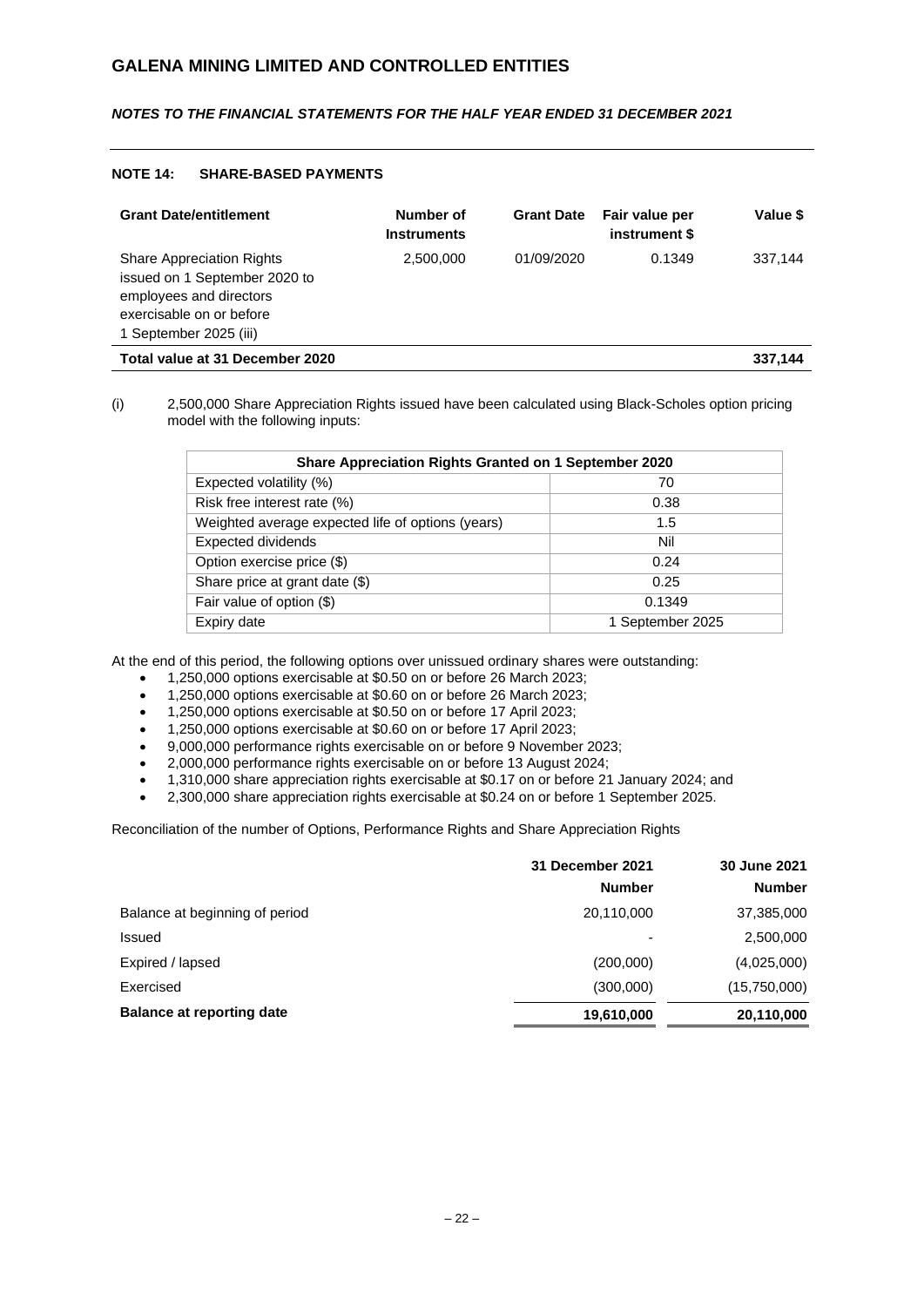## *NOTES TO THE FINANCIAL STATEMENTS FOR THE HALF YEAR ENDED 31 DECEMBER 2021*

### **NOTE 15: CONTINGENT ASSETS AND LIABILITIES**

In the opinion of the directors there were no contingent assets or liabilities as at 31 December 2021.

## **NOTE 16: CAPITAL AND OTHER COMMITMENTS**

| <b>Expenditure commitments for Abra</b> | 31 December 2021 | 30 June 2021 |
|-----------------------------------------|------------------|--------------|
|                                         |                  | S.           |
| Within one year                         | 96,324,100       | 405,384      |
| Between 1 and 5 years                   | 1,247,358        | 657,517      |
|                                         | 97,571,458       | 1,062,901    |

In the opinion of directors, there were no further capital or other commitments as at 31 December 2021.

## **NOTE 17: SIGNIFICANT EVENTS AFTER REPORTING PERIOD**

On 12 January 2022, AMPL completed a placement of A\$5 million and issued 6,083,233 new shares to its parent company, Galena and 4,055,489 new shares to Toho's wholly-owned subsidiary, CBHWA.

On 1 February 2022, the Company announced that AMPL had received US\$35 million following completion of the second drawdown of the Taurus Debt Facilities.

The impact of the Coronavirus (COVID-19) pandemic is ongoing and while it has not significantly impacted the Company up to 31 December 2021, it is not practicable to estimate the potential impact, positive or negative, after the reporting date. The situation is rapidly developing and is dependent on measures imposed by the Australian Government and other countries, such as maintaining social distancing requirements, quarantine, travel restrictions and any economic stimulus that may be provided.

No other matter or circumstance has arisen since the end of audited period which significantly affected or may significantly affect the operations of the Company, the results of those operations, or the state of affairs of the Company in future financial periods.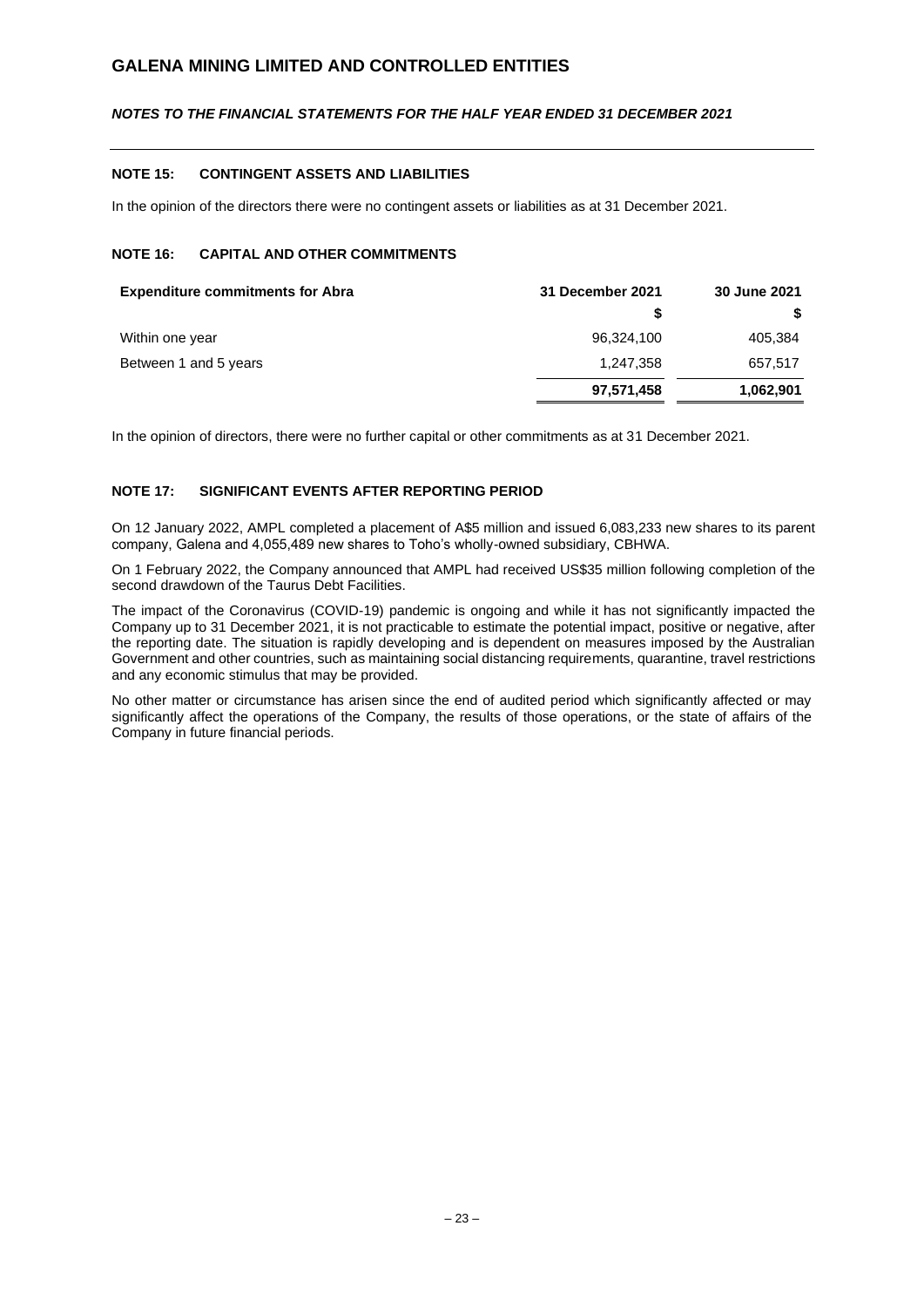## *NOTES TO THE FINANCIAL STATEMENTS FOR THE HALF YEAR ENDED 31 DECEMBER 2021*

#### **NOTE 18: GROUP INFORMATION**

### **Interest in controlled entities**

The consolidated financial statements incorporate the assets, liabilities and the results of the following subsidiary in accordance with the accounting policy described in note 2:

| <b>Name</b>                          | <b>Country of</b><br>Incorporation | <b>Class of share</b> | <b>Equity holding</b><br>31 December 2021 | <b>Equity holding</b><br>30 June 2021 |
|--------------------------------------|------------------------------------|-----------------------|-------------------------------------------|---------------------------------------|
| Abra Mining Pty Ltd                  | Australia                          | Ordinary              | 60.00%                                    | 60.00%                                |
| GML Marketing Pty Ltd <sup>(i)</sup> | Australia                          | Ordinary              | 100.00%                                   | 100.00%                               |

(i) Entities have no activity.

#### **Proportion of equity interest held by non-controlling entity**

| Name<br>Country of<br>Incorporation |                  | Non-controlling interest |        |
|-------------------------------------|------------------|--------------------------|--------|
|                                     | 31 December 2021 | 30 June 2021             |        |
| Abra Mining Pty Ltd                 | Australia        | 40.00%                   | 40.00% |

On 12 April 2020, the Company completed a transaction with Toho to invest \$90,000,000 in various tranches for a 40% joint-venture investment in AMPL. During FY2021, AMPL received the third tranche payment of \$20,000,000 (2019: \$10,000,000 received) from Toho and an additional \$18,000,000 equity from Galena and Toho. AMPL issued new shares to Galena and Toho's wholly-owned subsidiary, CBHWA, such that AMPL is currently owned 60% by Galena and 40% by CBHWA. The transactions have been accounted for as an equity transaction with a non-controlling interest in accordance with AASB 10 Consolidations which specifies accounting for non-controlling interests, resulting in the following:

|                                                        | 31 December 2021         | 30 June 2021 |
|--------------------------------------------------------|--------------------------|--------------|
|                                                        |                          | S.           |
| Proceeds from the issue of new shares in AMPL to CBHWA | $\overline{\phantom{0}}$ | 67,200,000   |
| Net assets attributable to non-controlling interest    | $\overline{a}$           | (40.544.234) |
| Increase in equity attributable to parent (i)          |                          | 26,655,766   |

(i) Represented by an increase in the consolidation reserve.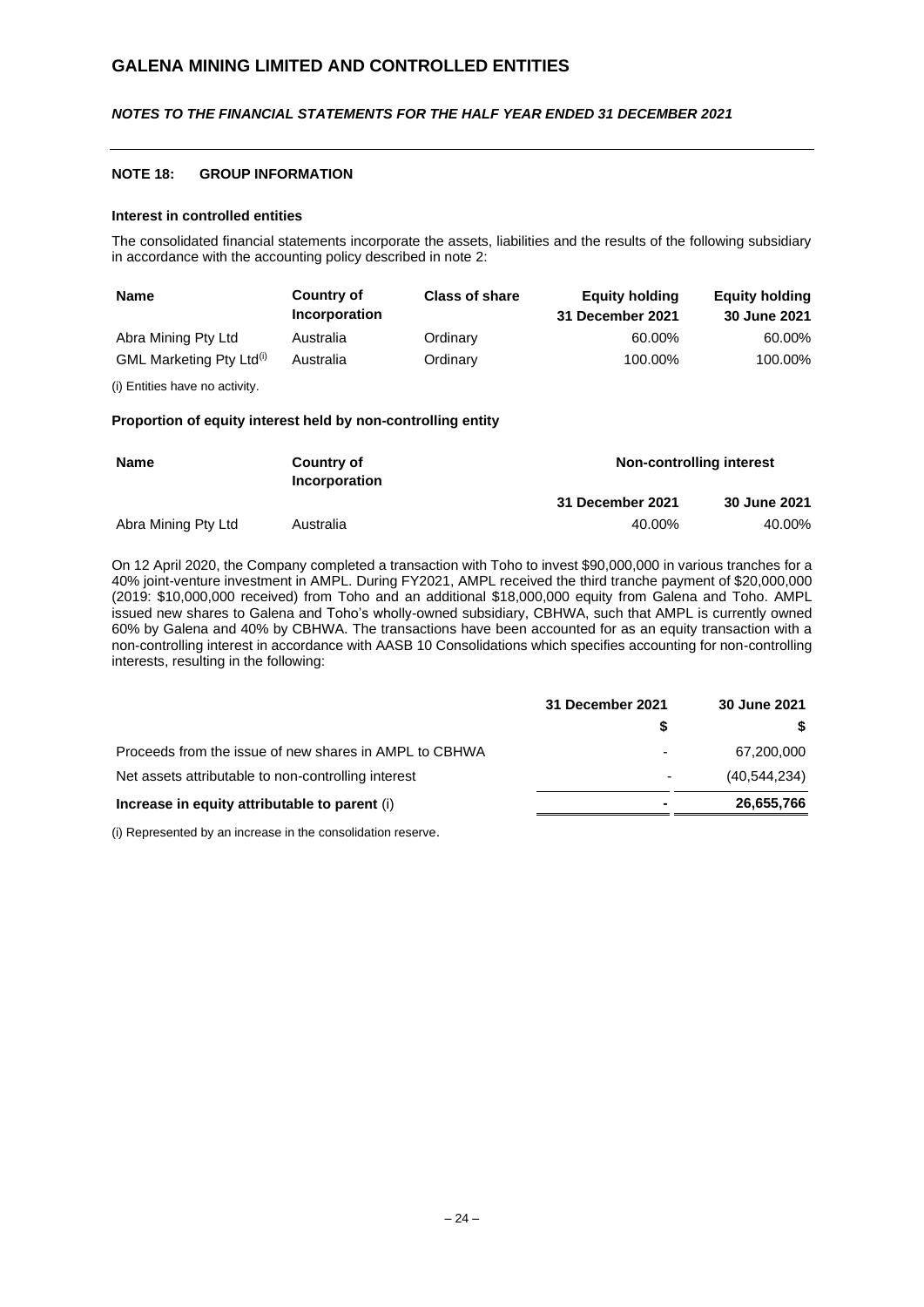## *DIRECTORS' DECLARATION*

In accordance with a resolution of the directors of Galena Mining Limited, the directors of the company declare that:

- 1. the financial statements and notes thereto are in accordance with the Corporations Act 2001, including:
	- (i) giving a true and fair view of the financial position of the Group as at 31 December 2021 and of its performance, for the half year ended on that date; and
	- (ii) complying with Australian Accounting Standards (including International Financial Reporting Standards) and the Corporations Regulations 2001;
- 2. in the directors' opinion there are reasonable grounds to believe that the Company will be able to pay its debts as and when they become due and payable.

This declaration has been made after receiving the declarations required to be made to the directors in accordance with sections of 295A of the Corporations Act 2001.

This declaration is made in accordance with a resolution of the Board of Directors.

\_\_\_\_\_\_\_\_\_\_\_\_\_\_\_\_\_\_\_ Adrian Byass Chairman

Perth, 23rd day of February 2022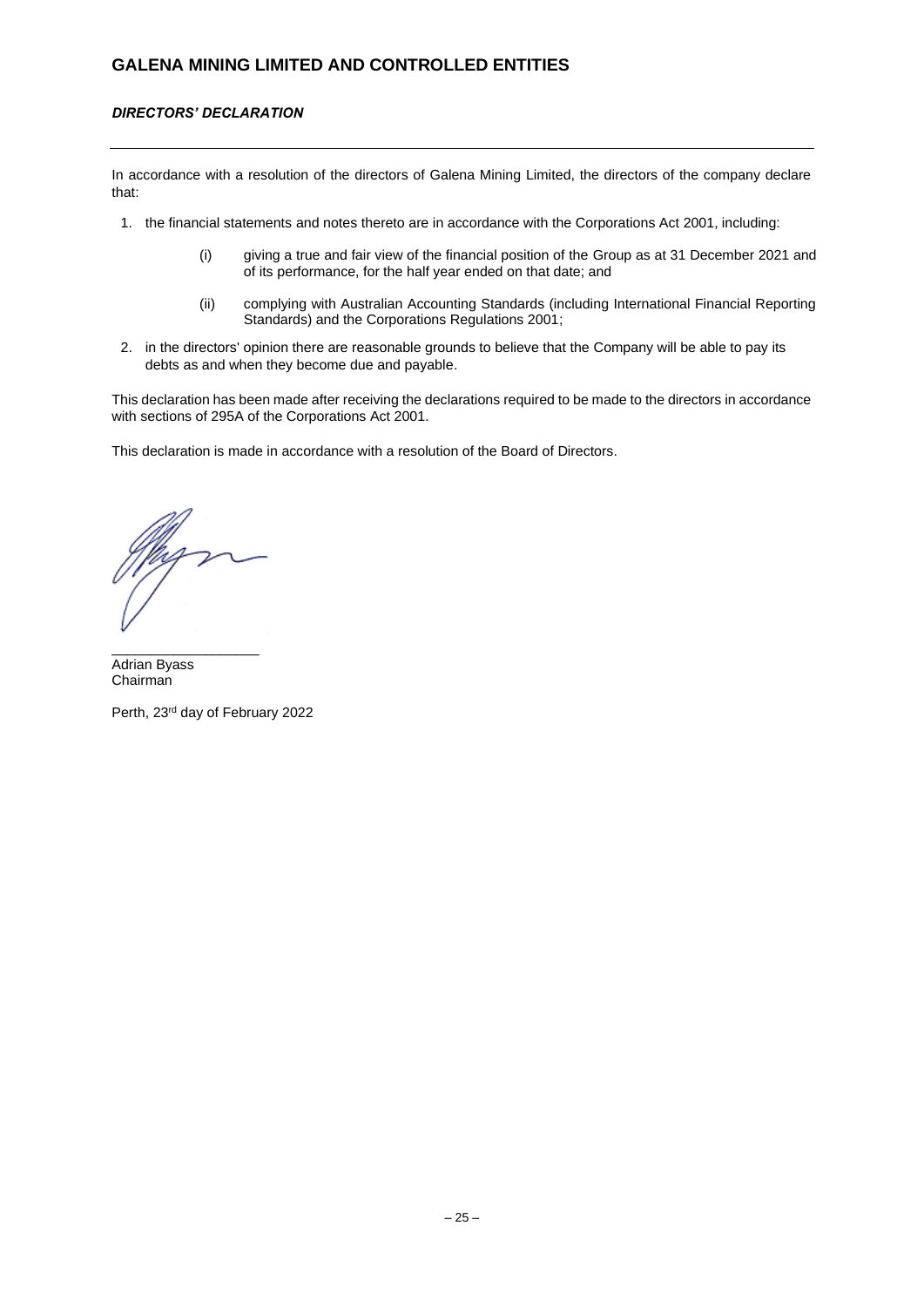

# INDEPENDENT AUDITOR'S REVIEW REPORT

# TO THE MEMBERS OF GALENA MINING LIMITED

# Report on the Half-Year Financial Report

# **Conclusion**

We have reviewed the half-year financial report of Galena Mining Limited (the company) and controlled entities (consolidated entity) which comprises the consolidated statement of financial position as at 31 December 2021, the consolidated statement of profit or loss and other comprehensive income, the consolidated statement of changes in equity and the consolidated statement of cash flows for the half-year ended on that date, notes comprising a summary of significant accounting policies and other explanatory information and the directors' declaration of the consolidated entity comprising the company and the entities it controlled at 31 December 2021, or during the half year.

Based on our review, which is not an audit, we have not become aware of any matter that makes us believe that the accompanying half-year financial report of Galena Mining Limited is not in accordance with the Corporations Act 2001 including:

- (a) giving a true and fair view of the consolidated entity's financial position as at 31 December 2021 and of its performance for the half-year ended on that date; and
- (b) complying with Accounting Standard AASB 134 Interim Financial Reporting and the Corporations Regulations 2001.

## Basis for Conclusion

We conducted our review in accordance with ASRE 2410 Review of a Financial Report Performed by the Independent Auditor of the Entity. Our responsibilities are further described in the Auditor's Responsibilities for the Review of the Financial Report section of our report.

## Independence

We are independent of the company in accordance with the auditor independence requirements of the Corporations Act 2001 and the ethical requirements of the Accounting Professional and Ethical Standards Board's APES 110 Code of Ethics for Professional Accountants (including Independence Standards) (the Code) that are relevant to our audit of the annual financial report in Australia. We have also fulfilled our other ethical responsibilities in accordance with the Code.

Level 4, 35 Havelock Street, West Perth, WA 6005 PO Box 609, West Perth, WA 6872 T: +61 8 9426 8999 F: +61 8 9426 8900 www.pkfperth.com.au

PKF Perth is a member firm of the PKF International Limited family of legally independent firms and does not accept any responsibility or liability for the actions or inactions of any individual member or correspondent firm or firms.

Liability limited by a scheme approved under Professional Standards Legislation.